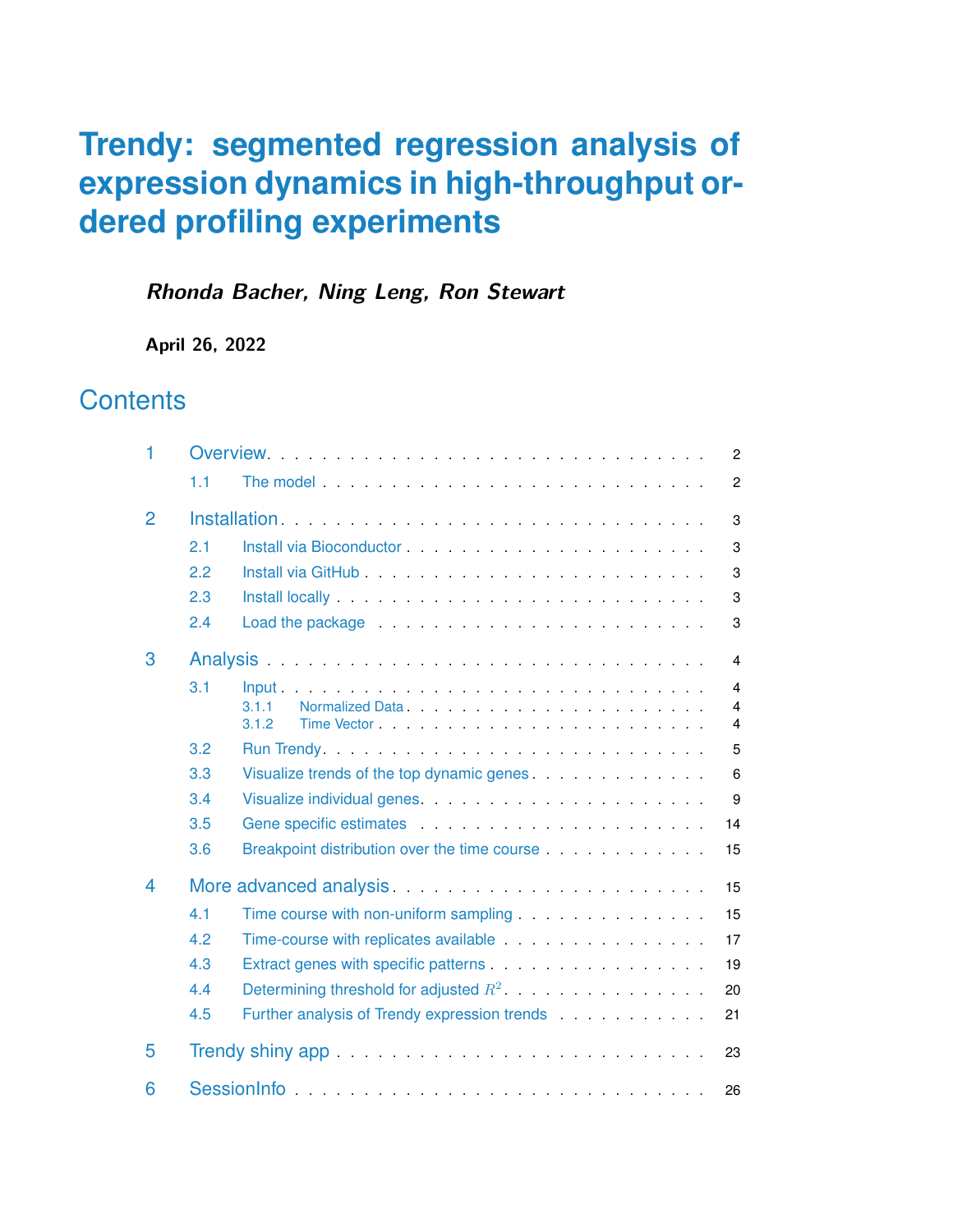### 1 Overview

Trendy is an R package for analyzing high-throughput expression data (e.g RNA-seq or microarray) with ordered conditions (e.g. time-course, spatial-course).

For each gene (or other features), Trendy fits a set of segmented (or breakpoint) regression models. Each breakpoint represents a significant change in the gene's expression across the time-course. The optimal model is chosen as the one with the lowest BIC.

The top dynamic genes are identified as those that are well profiled by their optimal genespecific segmented regression model. Trendy also implements functions to: visualize dynamic genes and their trends, to order dynamic genes by their trends, and to compute the distribution of breakpoints across all genes and time-points.

To illustrate Trendy here we refer specifically to time-course gene expression data, however Trendy may also be applied to other types of features (e.g. isoform or exon expression) and/or other types of experiments with ordered conditions (e.g. spatial-course).

If you use Trendy in published research, please cite:

<span id="page-1-0"></span>[Bacher R, Leng N, Chu LF, Ni Z, Thomson JA, Kendziorski C, Stewart R. Trendy: segmented](https://bmcbioinformatics.biomedcentral.com/articles/10.1186/s12859-018-2405-x) [regression analysis of expression dynamics in high-throughput ordered profiling experiments.](https://bmcbioinformatics.biomedcentral.com/articles/10.1186/s12859-018-2405-x) [BMC Bioinformatics. 2018 Dec;19\(1\):380.](https://bmcbioinformatics.biomedcentral.com/articles/10.1186/s12859-018-2405-x)

#### 1.1 The model

Denote the normalized gene expression of gene g and sample/time t as  $Y_{q,t}$  for a total of G genes and a total of  $N$  samples. For each gene, Trendy fits a set of segmented regression models having 0 to  $K$  breakpoints.  $K$  defaults to 3 but can also be specified by the user. The [segmented](https://CRAN.R-project.org/package=segmented) R package is used to fit the segmented regression models.

For a given gene, among the models with varying number of breakpoints, Trendy selects the optimal model by comparing the BIC.

To avoid overfitting, the optimal number of breakpoints will be set as  $k_q = k_q - 1$  if at least one segment has less than  $c_{num}$  samples. The threshold  $c_{num}$  can be specified by the user; the default is  $minNumInSeq = 5$ .

Trendy reports the following for the optimal model:

- Gene specific adjusted  $R^2$  (penalized for the chosen value of k)
- **•** Segment slopes
- Segment trends (and associated p-values)
- **•** Breakpoint estimates

Among all genes, the top dynamic genes are defined as those whose optimal model has a high adjusted  $R^2$ .

Trendy also summarizes the fitted trend or expression pattern of top genes. For samples between the  $i^{th}$  and  $i\!+\!1^{th}$  breakpoint for a given gene, if the t-statistic of the segment slope (slope and standard errors are estimated by the segmented package) has p-value greater than  $c_{pval}$ , the trend of this segment will be defined as no change. Otherwise the trend will be defined as up/down based on the slope coefficient. The default value of  $c_{pval}$  is pvalCut = 0.1, but may also be specified by the user.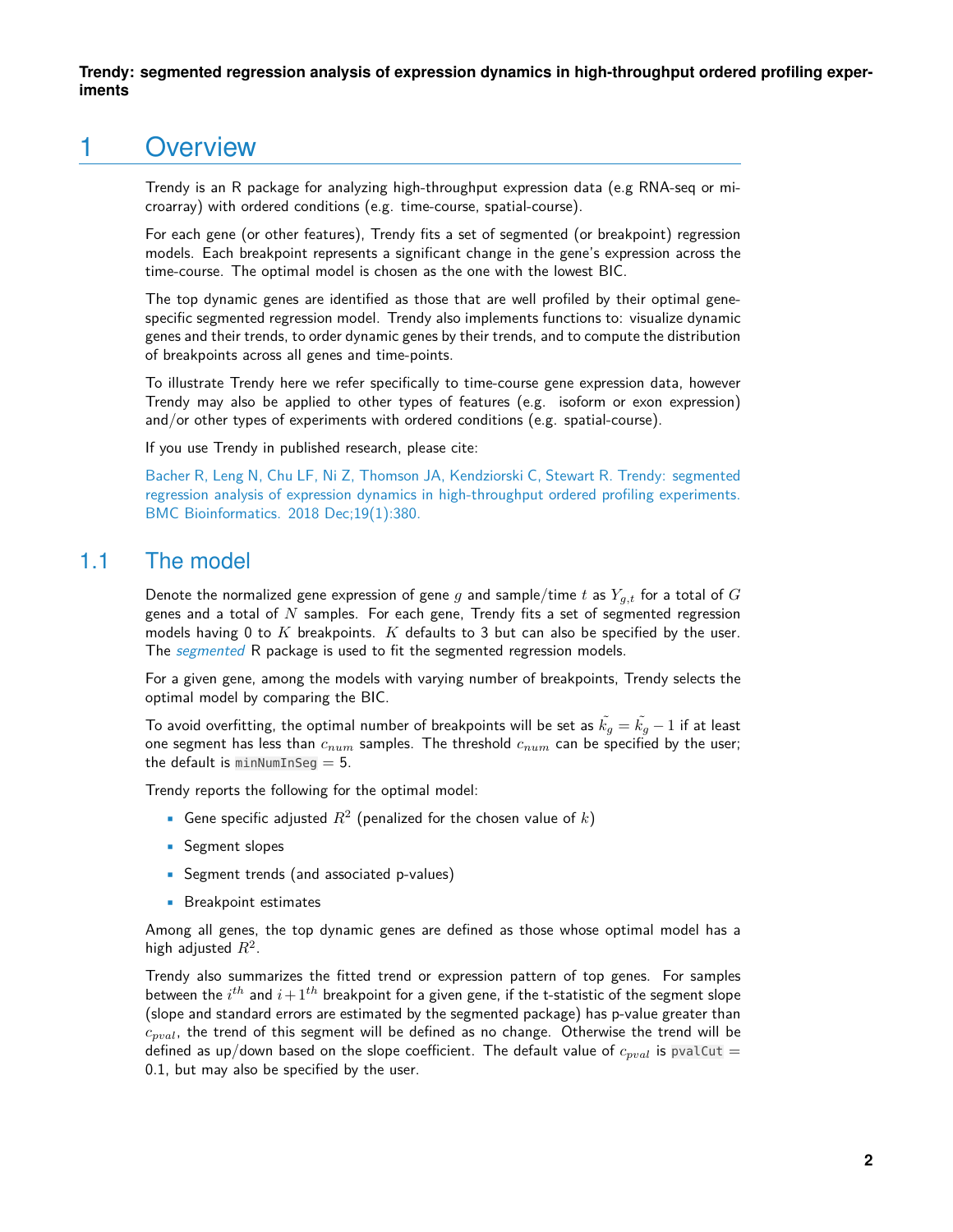In the trendy function, the thresholds  $c_{num}$  and  $c_{pval}$  can be specified via parameters minNu mInSeg and pvalCut, respectively.

<span id="page-2-0"></span>Trendy also computes a breakpoint distribution of the number of breakpoints over all genes alonge the time-course. Time-points with a large number of breakpoints may represent global expression changes and be targetted for follow-up investigations.

### 2 Installation

#### 2.1 Install via Bioconductor

<span id="page-2-1"></span>The Trendy package can be installed from Bioconductor if you have R version  $\geq 3.5$ :

```
if (!requireNamespace("BiocManager", quietly=TRUE))
   install.packages("BiocManager")
BiocManager::install("Trendy")
```
#### 2.2 Install via GitHub

The Trendy package can also be installed using functions in the devtools package.

If you have R version  $\geq 3.5$ :

```
install.packages("devtools")
library(devtools)
install_github("rhondabacher/Trendy")
```
For prior R versions you may use the following but note that this version is not being updated:

```
install.packages("devtools")
library(devtools)
install_github("rhondabacher/Trendy", ref="devel")
```
#### 2.3 Install locally

Trendy may also be installed locally.

<span id="page-2-4"></span>Download the Trendy package from: <https://github.com/rhondabacher/Trendy>

#### 2.4 Load the package

To load the Trendy package:

<span id="page-2-5"></span>library(Trendy)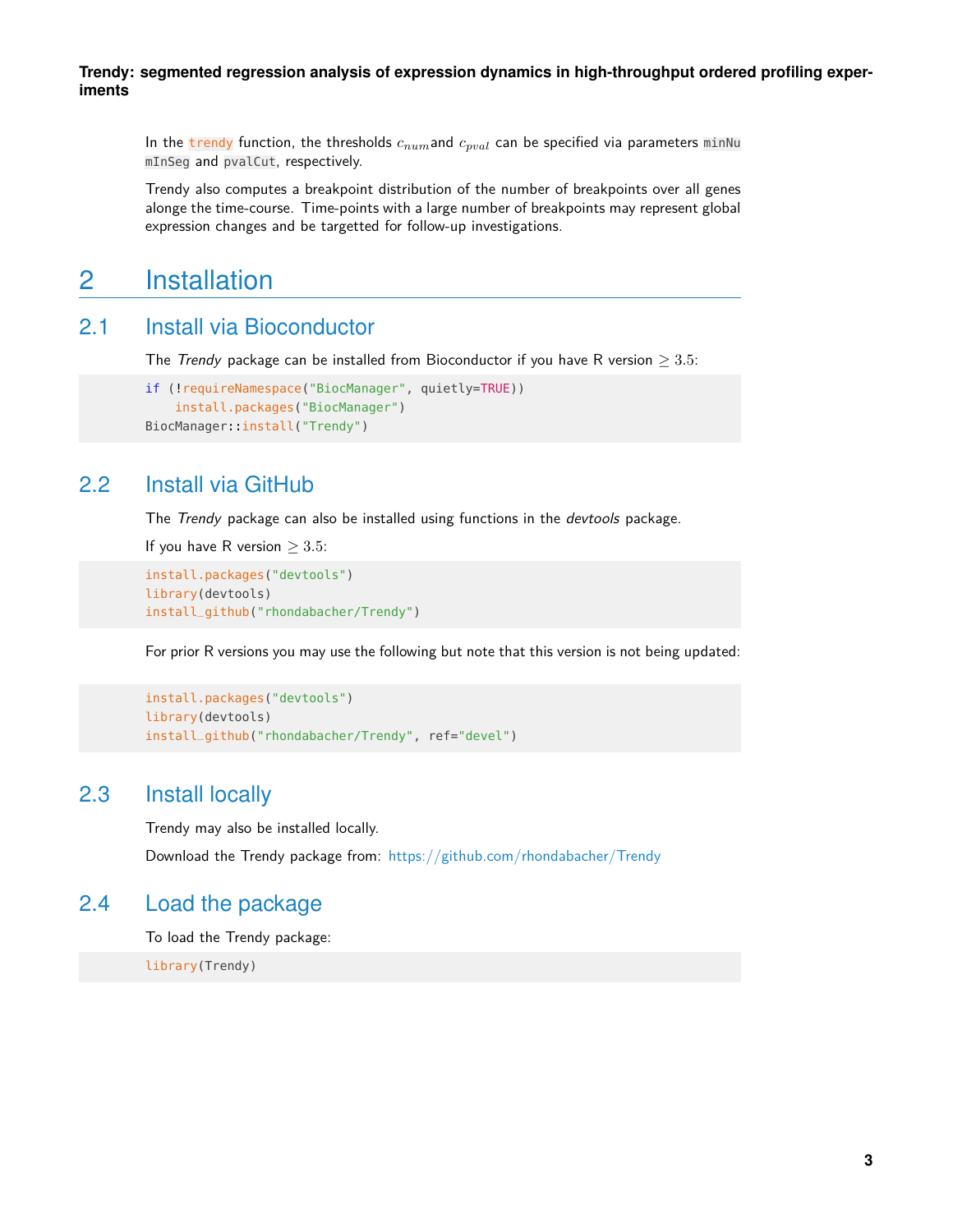### 3 Analysis

#### <span id="page-3-0"></span>3.1 Input

#### 3.1.1 Normalized Data

<span id="page-3-1"></span>The input data should be a  $G - by - N$  matrix containing the expression values for each gene and each sample, where G is the number of genes and N is the number of samples. The samples should be sorted following the time course order.

The object trendyExampleData is a simulated data matrix containing 50 rows of genes and 40 columns of samples.

```
data("trendyExampleData")
str(trendyExampleData)
## num [1:50, 1:40] 240 199 198 239 202 ...
## - attr(*, "dimnames")=List of 2
## ..$ : chr [1:50] "g1" "g2" "g3" "g4" ...
## ..$ : chr [1:40] "s1" "s2" "s3" "s4" ...
```
These values should be expression data after normalization across samples. For example, for RNA-seq data, the raw counts may be normalized using Median Normalization (Anders and Huber, 2010) via the MedianNorm and GetNormalizedMat functions in the *[EBSeq](http://bioconductor.org/packages/EBSeq)* package:

```
library(EBSeq)
Sizes <- MedianNorm(trendyExampleData)
normalizedData <- GetNormalizedMat(trendyExampleData, Sizes)
```
More details can be found in the **[EBSeq](http://bioconductor.org/packages/EBSeq)** vignette:

[http://www.bioconductor.org/packages/devel/bioc/vignettes/EBSeq/inst/doc/EBSeq\\_Vignette.pdf](http://www.bioconductor.org/packages/devel/bioc/vignettes/EBSeq/inst/doc/EBSeq_Vignette.pdf)

If you are working with microarray expression data, an extensive overview for normalization can be found in the vignette of the *[affy](http://bioconductor.org/packages/affy)* package:

<span id="page-3-2"></span><https://www.bioconductor.org/packages/release/bioc/html/affy.html>

#### 3.1.2 Time Vector

The time vector is important to specify as it contains information regarding replicates and the relative timing or spacing of each sample. The order of the time vector should match the order of the columns in the expression data. Below are a few examples on how to specify the time vector for a variety of situations:

Suppose all 40 samples are equally spaced time-points:

```
time.vector <- 1:40
time.vector
## [1] 1 2 3 4 5 6 7 8 9 10 11 12 13 14 15 16 17 18 19 20 21 22 23 24
## [25] 25 26 27 28 29 30 31 32 33 34 35 36 37 38 39 40
```
Suppose there are 20 equally spaced time points, each with 2 replicates:

time.vector <  $rep(1.20, each = 2)$ time.vector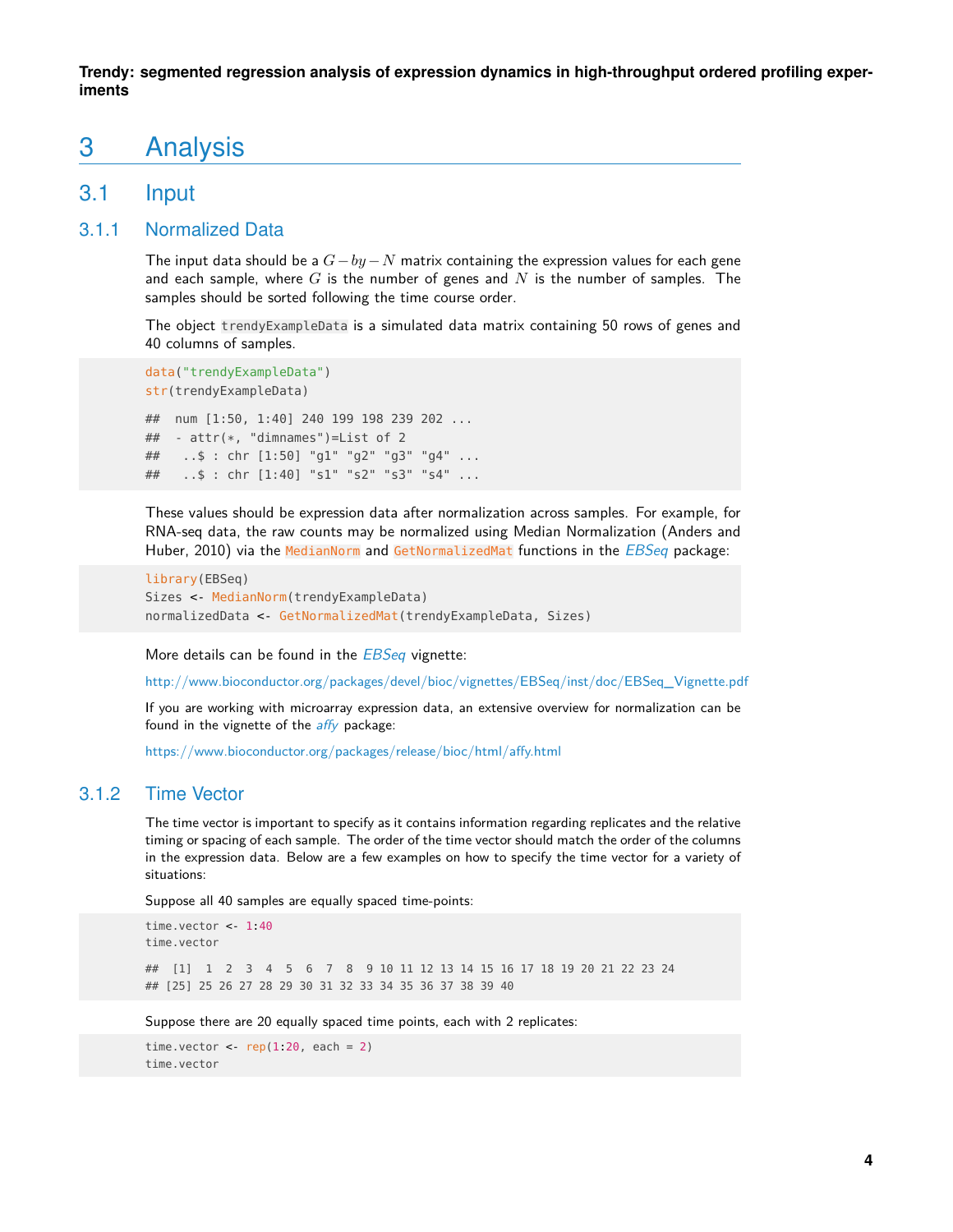## [1] 1 1 2 2 3 3 4 4 5 5 6 6 7 7 8 8 9 9 10 10 11 11 12 12 ## [25] 13 13 14 14 15 15 16 16 17 17 18 18 19 19 20 20

Suppose there are 18 unequally spaced time points, most times have 2 replicates but a few times have 3:

```
time.vector <- c(rep(1, 3), rep(2:9, each = 2), rep(10:11, 3),
                rep(12:17, each=2), rep(18, 3))
time.vector
## [1] 1 1 1 2 2 3 3 4 4 5 5 6 6 7 7 8 8 9 9 10 11 10 11 10
## [25] 11 12 12 13 13 14 14 15 15 16 16 17 17 18 18 18
table(time.vector)
## time.vector
## 1 2 3 4 5 6 7 8 9 10 11 12 13 14 15 16 17 18
## 3 2 2 2 2 2 2 2 2 3 3 2 2 2 2 2 2 3
```
Remember, it is critical that this specification corresponds exactly to the order of samples (columns) in the normalized data matrix described in the previous section!

#### **FAQ: Does it matter if I use the real time or equally spaced time?**

Suppose you have an experiment that was sampled at minutes 1,2,10,20, and 60 with two replicates at each time. In the plot below we can clearly see that the interpretation would be quite different depending on the definition of the time vector. In the true time plot (right), the expression increases quickly initially then levels off, whereas in the equal spacing plot (left) the expression appears to increase at a constant rate.

In the majority of cases, we recommend using the true time to define the time vector. An example is given in Section 4.1 and 4.2.

```
mygene <- trendyExampleData[2,1:10]
equalSpacing <- rep(c(1:5), each=2)
trueSpacing <- c(1,1,2,2,10,10,20,20,60,60)
par(mfrow=c(1,2), mar=c(5,5,2,1))
plot(equalSpacing, mygene, ylab="Expression")
plot(trueSpacing, mygene, ylab="Expression")
```


### 3.2 Run Trendy

<span id="page-4-0"></span>The trendy function will fit multiple [segmented](https://CRAN.R-project.org/package=segmented) regressions models for each gene (via the *segmented* R package) and select the the optimal model. For this example, we will only consider a maximum of two breakpoints for each gene.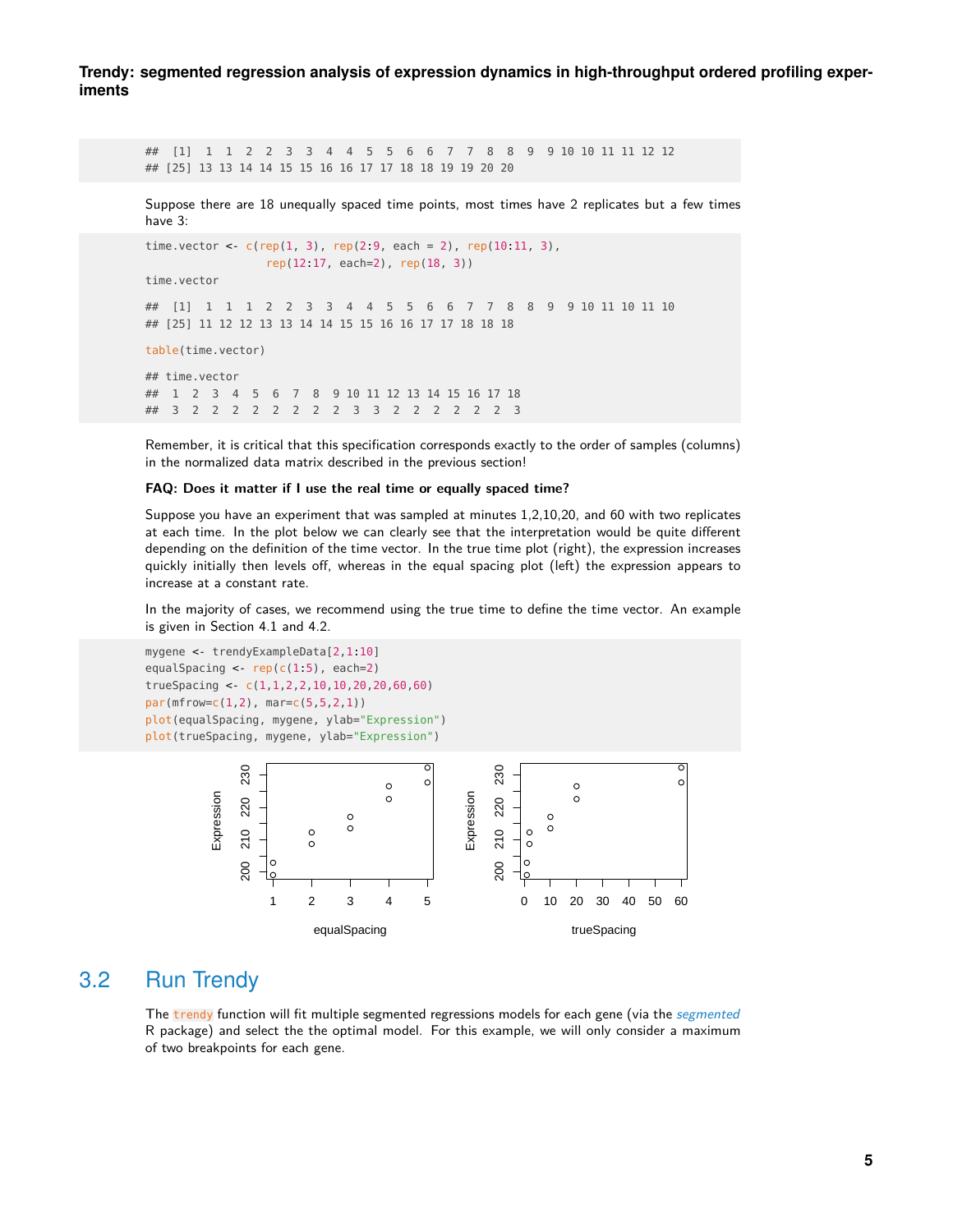```
time.vector \lt 1:40
res <- trendy(Data = trendyExampleData, tVectIn = time.vector, maxK = 2)
res <- results(res)
res.top <- topTrendy(res)
# default adjusted R square cutoff is 0.5
res.top$AdjustedR2
## g3 g1 g28 g20 g15 g4 g2
## 0.9787382 0.9775005 0.9751430 0.9739715 0.9729747 0.9711888 0.9710139
## g10 g23 g14 g8 g5 g24 g17
## 0.9705118 0.9701402 0.9694164 0.9691341 0.9689555 0.9656732 0.9652154
## g9 g12 g29 g16 g22 g18 g6
## 0.9649669 0.9644343 0.9632348 0.9630273 0.9627092 0.9626837 0.9619413
## g25 g11 g30 g27 g26 g19 g7
## 0.9611528 0.9600736 0.9597989 0.9592516 0.9572072 0.9536620 0.9529077
## g21 g13
## 0.9528865 0.9470935
```
The topTrendy function may be used to extract top dynamic genes. By default, topTrendy will extract genes whose adjusted  $R^2, \> \bar{R}^2, \>$  is greater or equal to 0.5. To change this threshold, a user may specify the adjR2Cut parameter in the topTrendy function. The topTrendy function returns the Trendy output with genes sorted decreasingly by  $\bar{R}^2$ .

<span id="page-5-0"></span>By default the trendy function only considers genes whose mean expression is greater than 10. To use another threshold, the user may specify the desired value using the parameter meanCut.

#### 3.3 Visualize trends of the top dynamic genes

The object res.top\$Trend contains the trend specification of the top genes. The function trend Heatmap can be used to display these trends. First, the trendHeatmap function classifies the top dynamic genes into three groups: those that start with 'up', start with 'down' and start with 'no change'. Within each group, genes are sorted by the position of the first breakpoint.

res.trend <- trendHeatmap(res.top)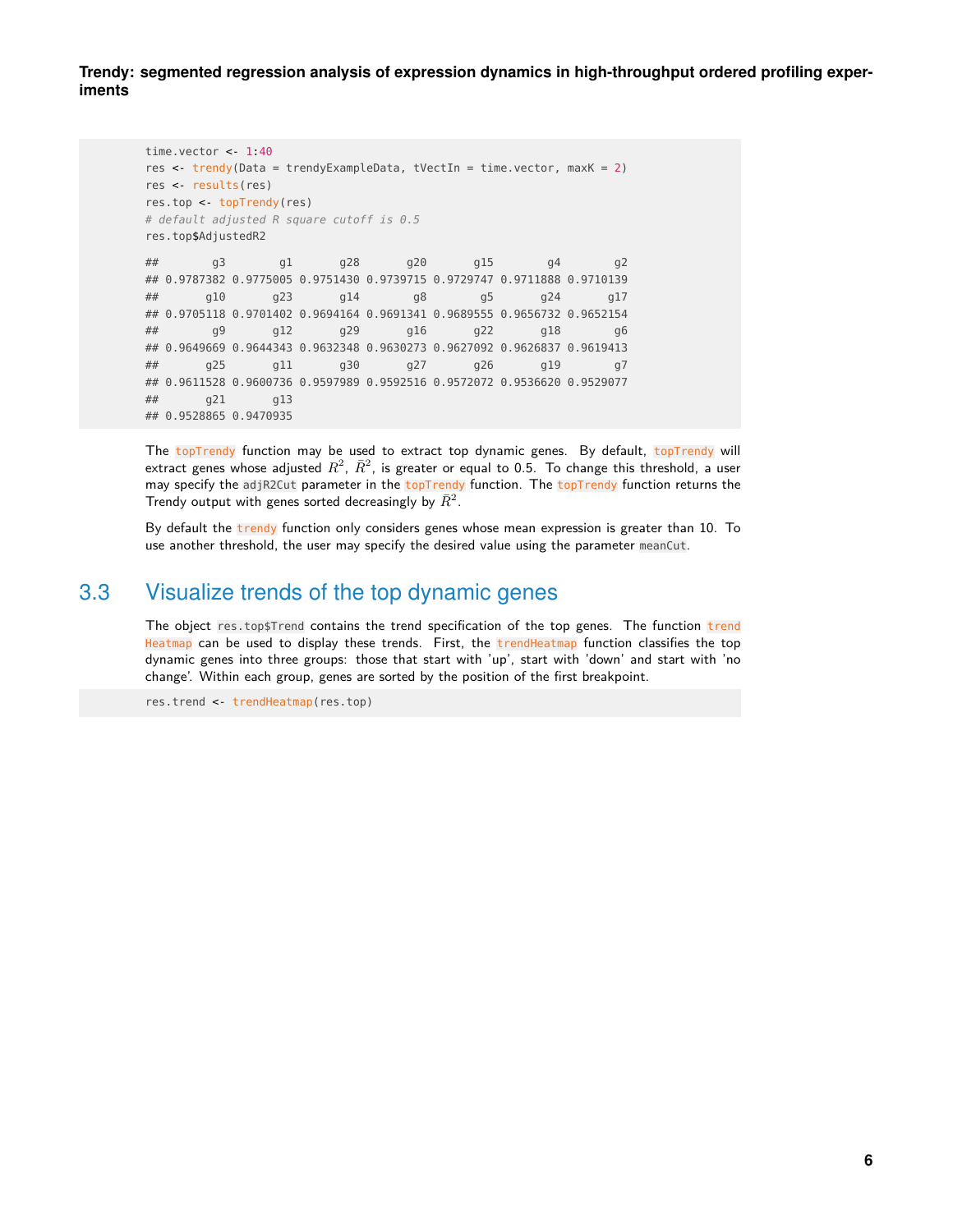

str(res.trend)

```
## List of 3
## $ firstup : Named num [1:17] 11.4 11.5 11.6 11.6 11.6 ...
## ..- attr(*, "names")= chr [1:17] "g29" "g26" "g7" "g25" ...
## $ firstdown : Named num [1:11] 10.7 10.9 10.9 10.9 11 ...
## ..- attr(*, "names")= chr [1:11] "g21" "g9" "g4" "g19" ...
## $ firstnochange: Named num [1:2] 19 20.4
## ..- attr(*, "names")= chr [1:2] "g28" "g5"
```
To generate an expression heatmap of the first group of genes (first go 'up'):

```
library(gplots)
heatmap.2(trendyExampleData[names(res.trend$firstup),],
 trace="none", Rowv=FALSE,Colv=FALSE,dendrogram='none',
        scale="row", main="top genes (first go up)")
```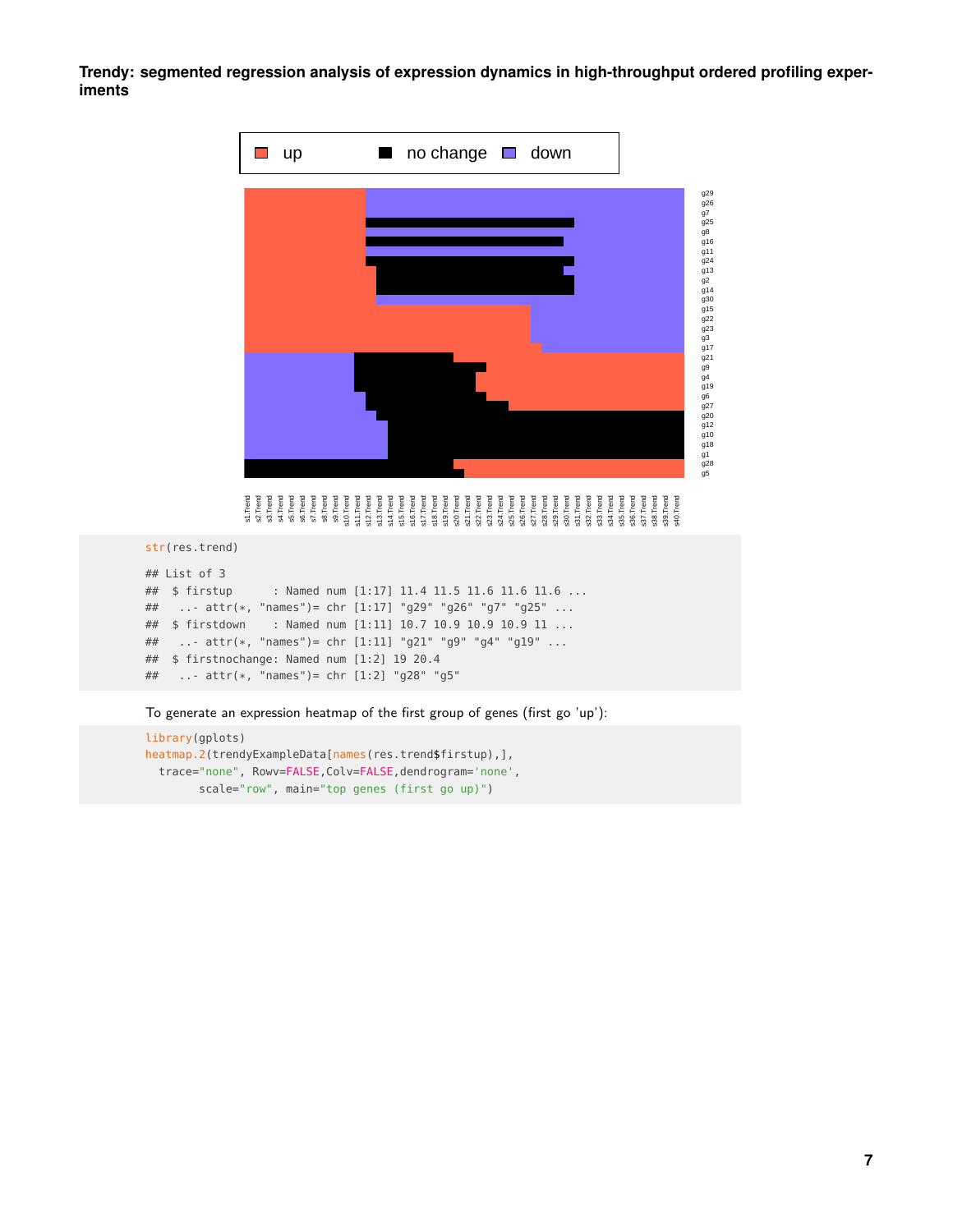

```
trace="none", Rowv=FALSE,Colv=FALSE,dendrogram='none',
     scale="row", main="top genes (first go down)")
```


**top genes (first go down)**



To generate an expression heatmap of the second group of genes (first no change):

```
heatmap.2(trendyExampleData[names(res.trend$firstnochange),],
  trace="none", Rowv=FALSE,Colv=FALSE,dendrogram='none',
        scale="row", main="top genes (first no change)",
        cexRow=.8)
```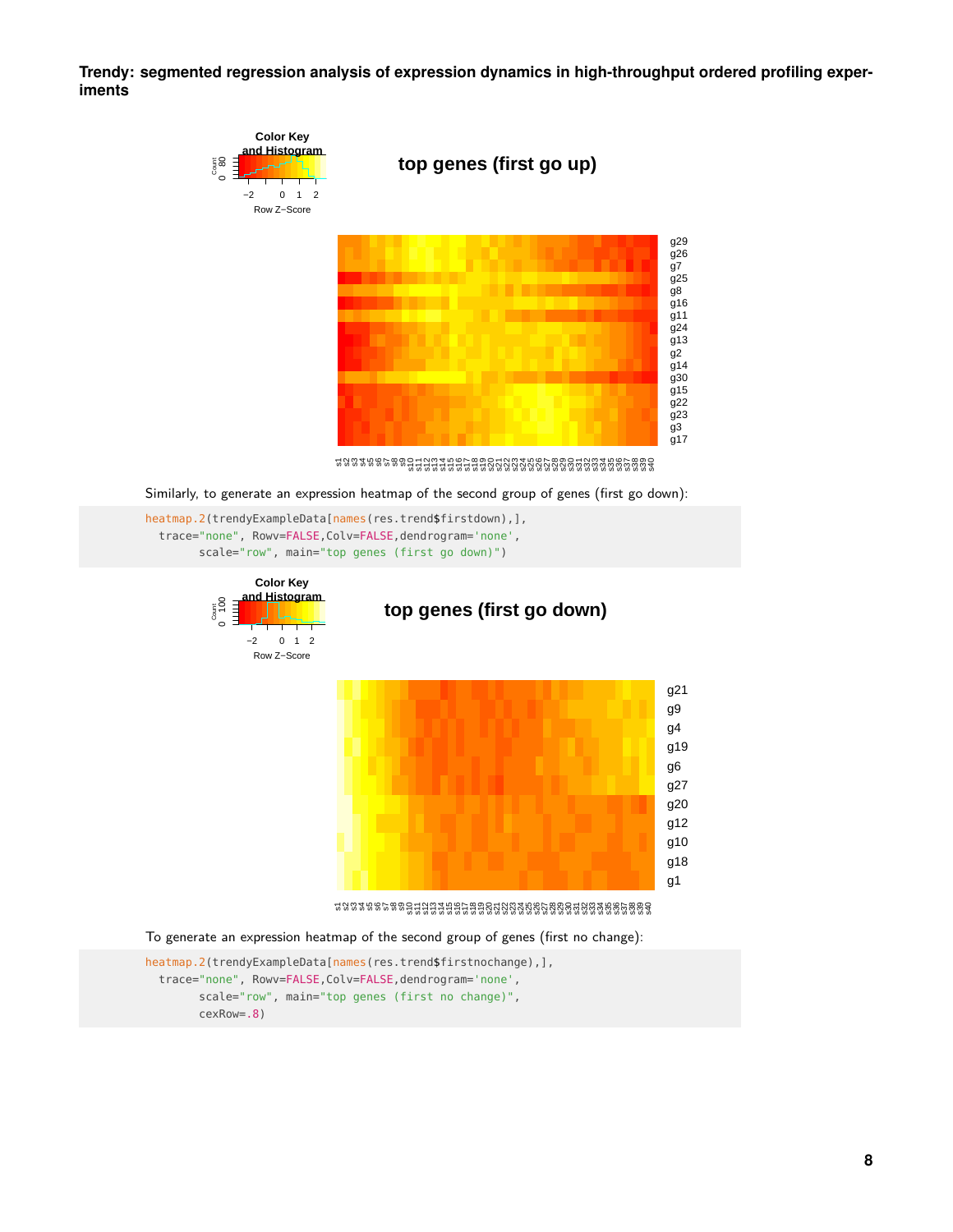

### 3.4 Visualize individual genes

<span id="page-8-0"></span>The plotFeature function may be used to plot expression of individual features/genes and the fitted lines.

For example, to plot the top six genes in the first group of genes (first go up):

```
par(mfrow=c(3,2))
plotFeature(Data = trendyExampleData, tVectIn = time.vector, simple = TRUE,
                    featureNames = names(res.trend$firstup)[1:6],
                    trendyOutData = res)
```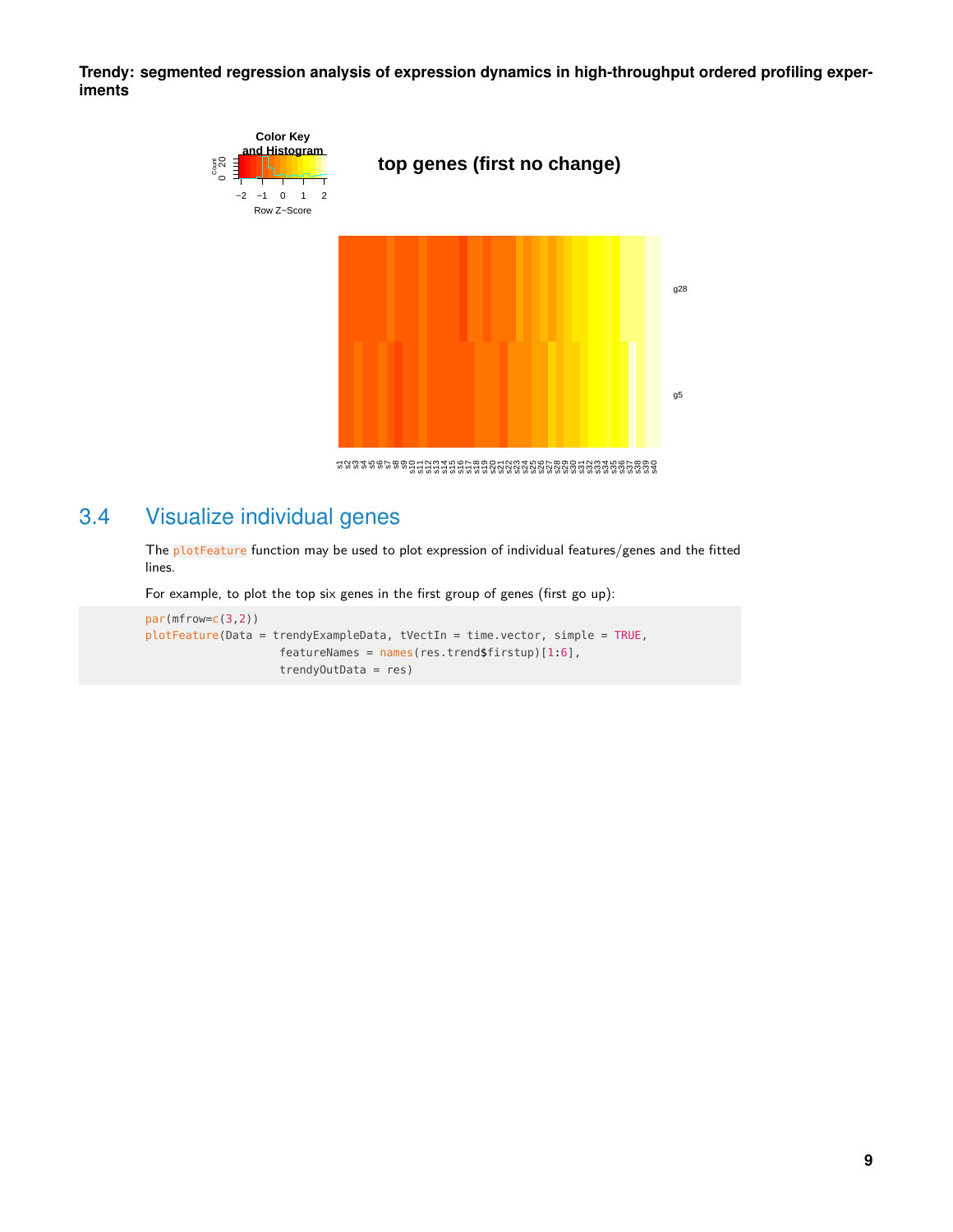**Trendy: segmented regression analysis of expression dynamics in high-throughput ordered profiling experiments**



These can be plot together with segment trends colored and breakpoints highlighted by setting sim ple=FALSE. A legend can be placed by specifying legendLocation = 'side' or legendLocation = 'bottom'. The user may supress the legend by setting showLegend = FALSE. The size of the legend text can be adjusted using the parameter legendCex.

```
par(mfrow=c(3,2)) #specify the layout of multiple plots in a single panel
plotFeature(Data = trendyExampleData, tVectIn = time.vector, simple = FALSE,
                    showLegend = TRUE, legendLocation='side', cexLegend=1,
                    featureNames = names(res.trend$firstup)[1:6],
                    trendyOutData = res)
```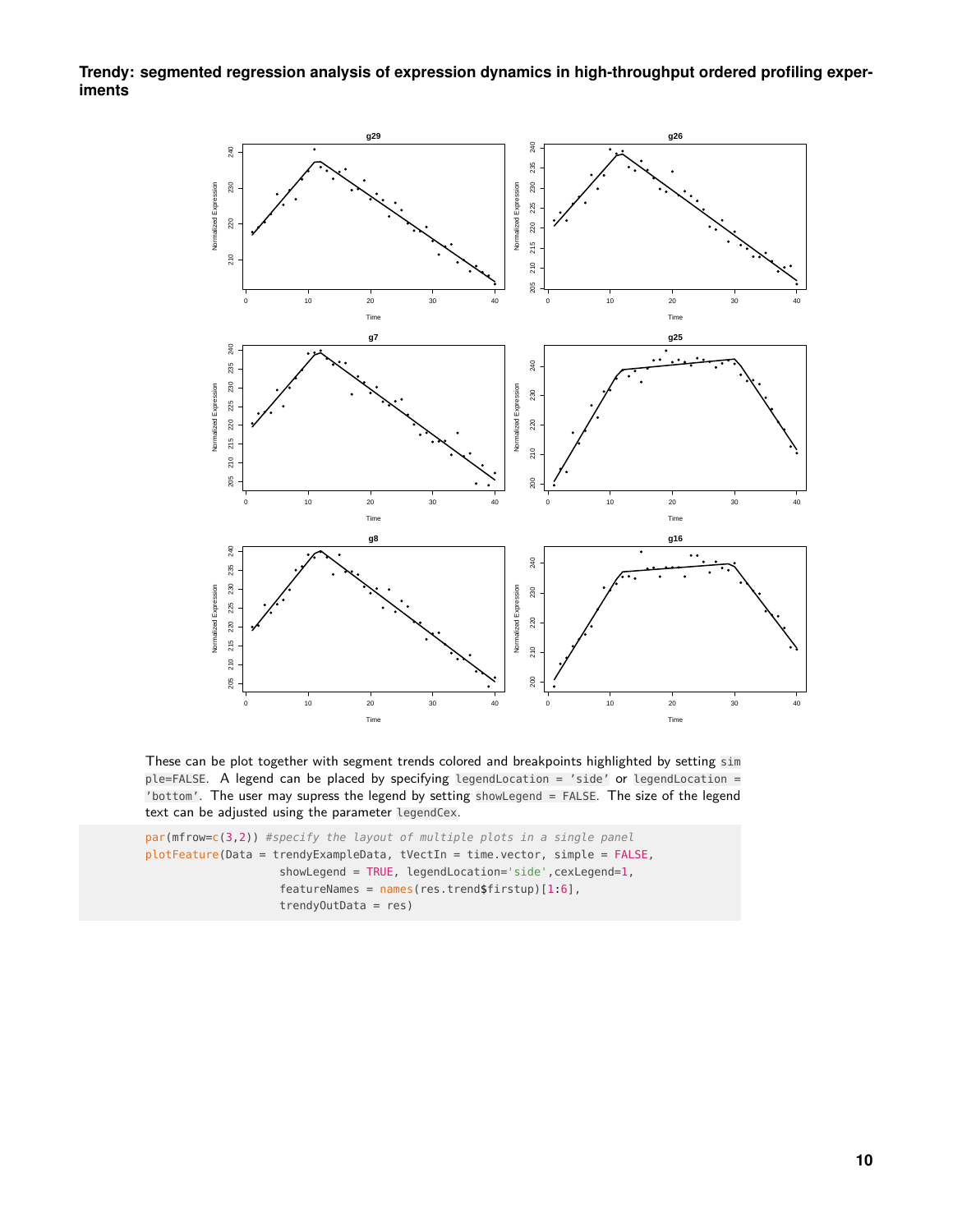**Trendy: segmented regression analysis of expression dynamics in high-throughput ordered profiling experiments**

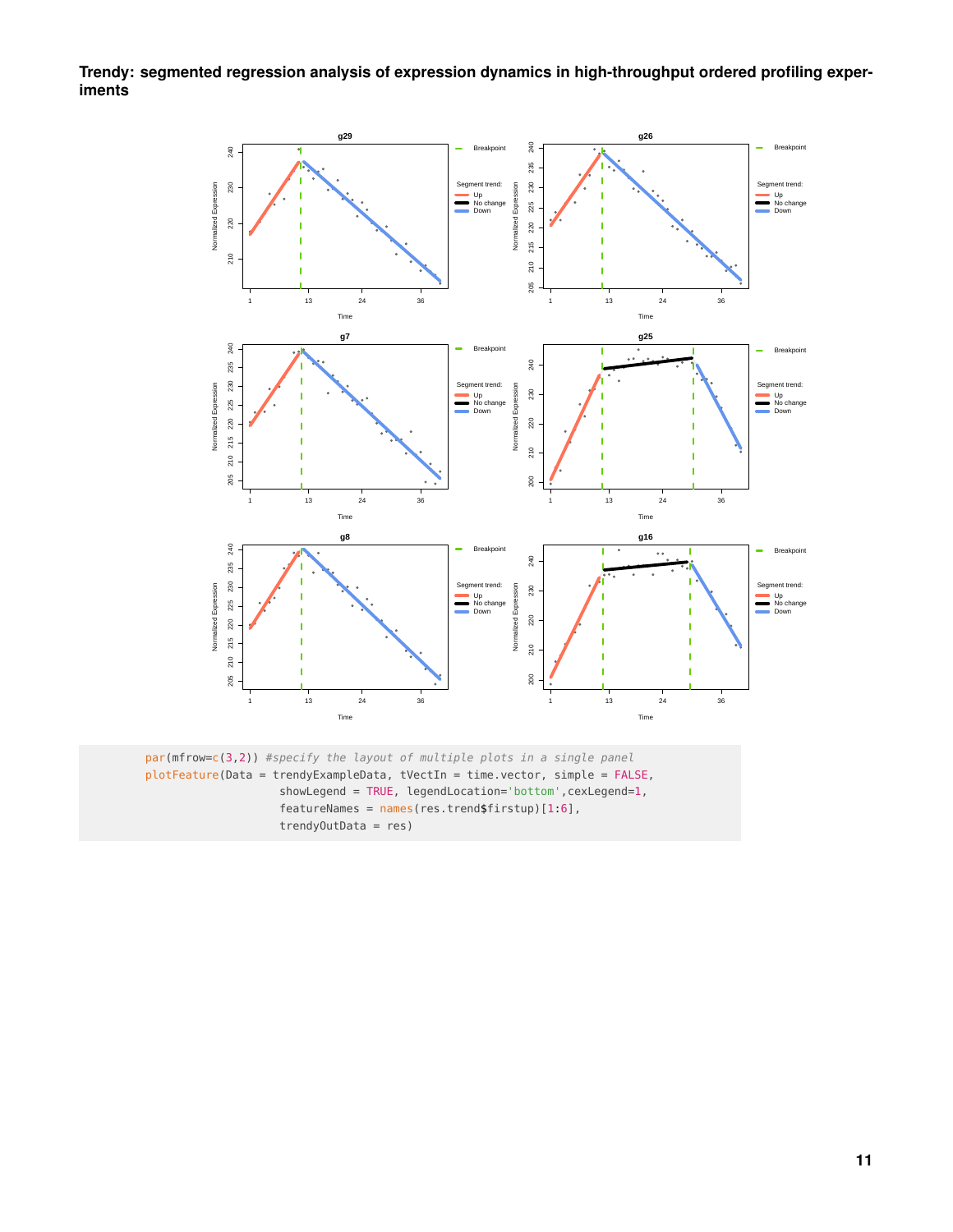**Trendy: segmented regression analysis of expression dynamics in high-throughput ordered profiling experiments**



The input of function plotFeature requires the expression data and a list of genes of interest. The parameter trendyOut contains the results from the trendy function. If it is not specified, then plot Feature will run trendy on the genes of interest before plotting. Specifying the output obtained from previous steps will save time by avoiding fitting the models again.

Similarly, to plot the top six genes in the second group of genes (first go down):

par(mfrow=c(3,2)) plotFeature(Data = trendyExampleData,tVectIn = time.vector, simple=TRUE, featureNames = names(res.trend\$firstdown)[1:6], trendyOutData = res)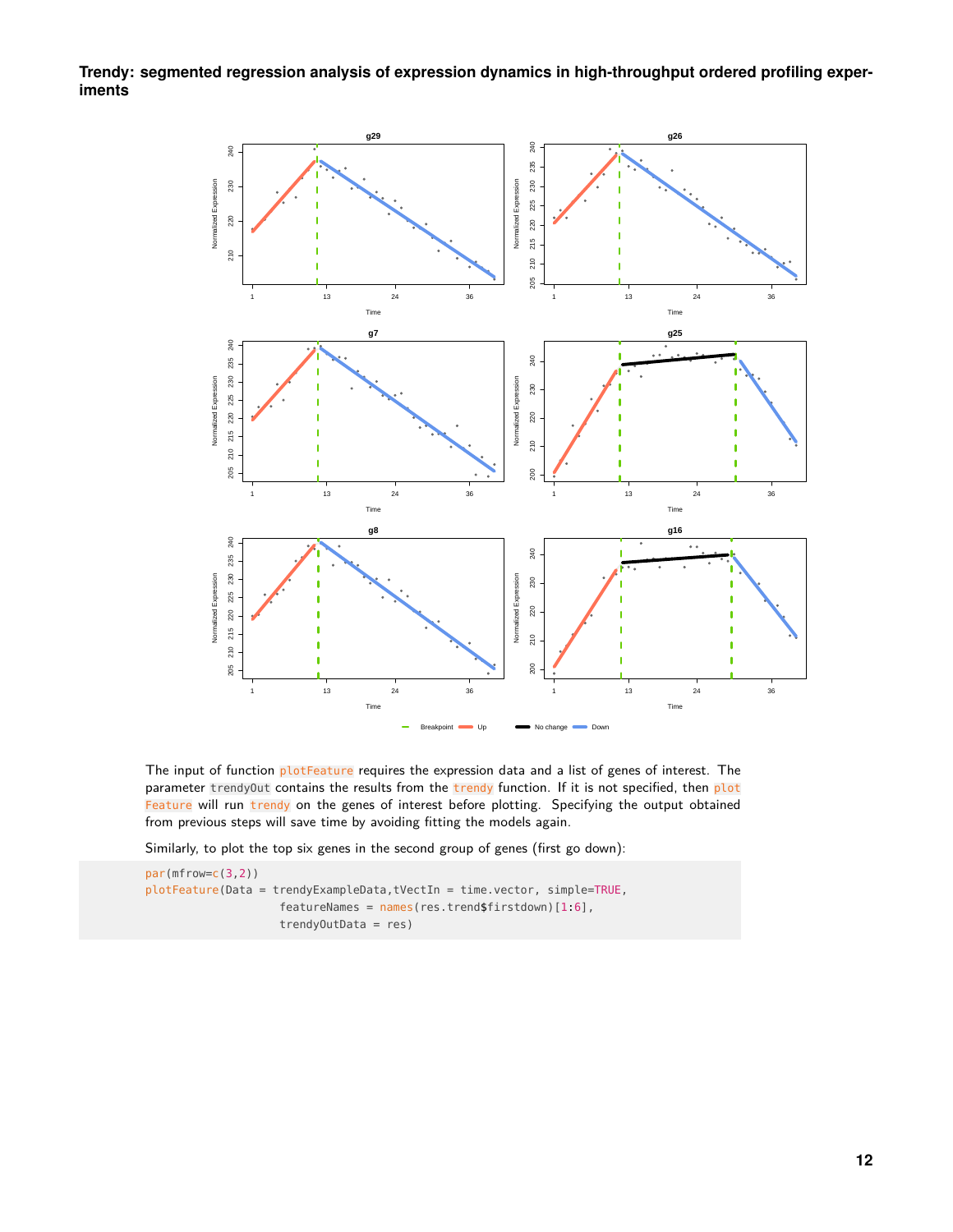**Trendy: segmented regression analysis of expression dynamics in high-throughput ordered profiling experiments**



To plot the two genes in the third group of genes (first no change):

par(mfrow=c(1,2))

plotFeature(trendyExampleData,tVectIn = time.vector, simple=TRUE, featureNames = names(res.trend\$firstnochange)[1:2], trendyOutData = res)

<span id="page-12-0"></span>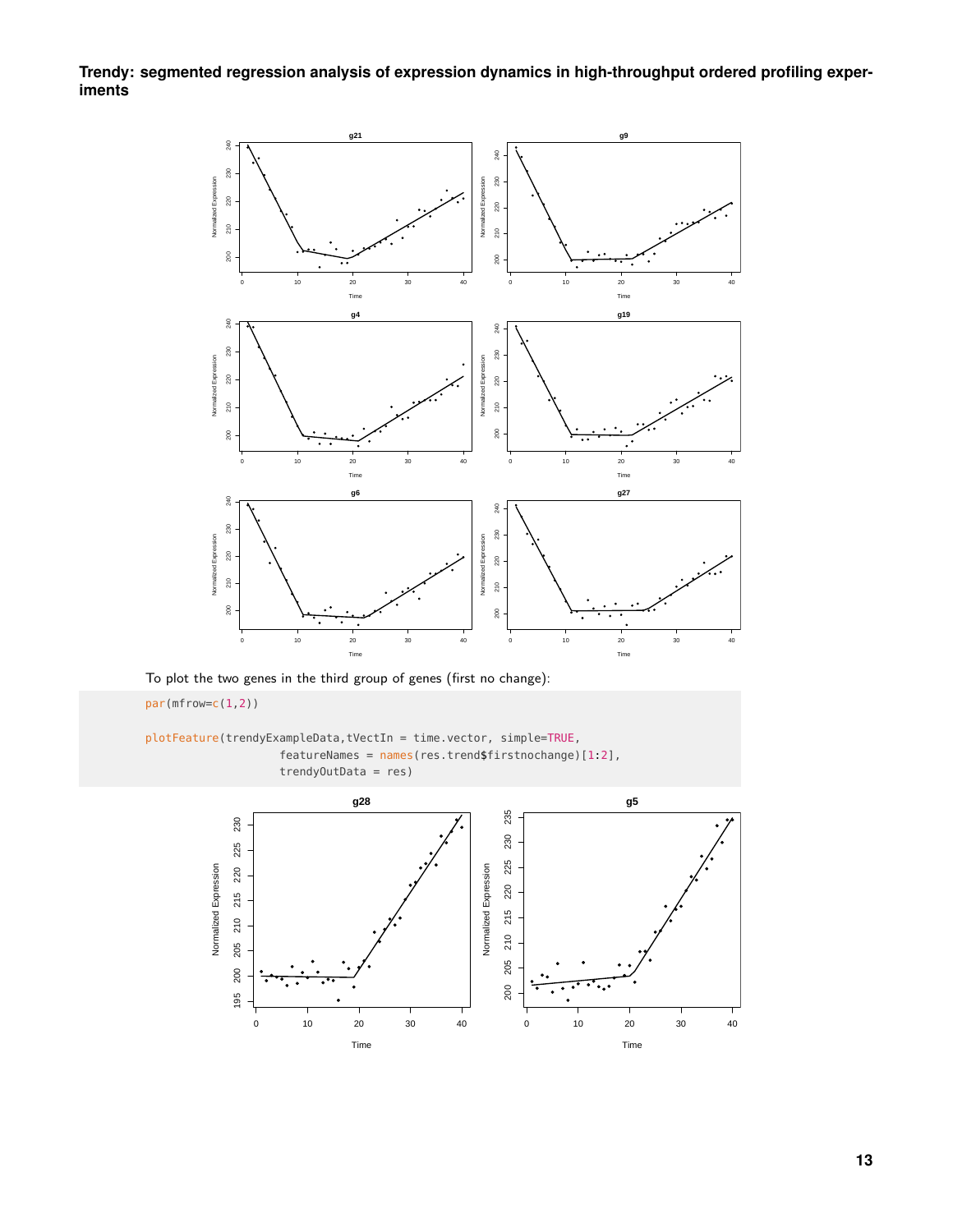### 3.5 Gene specific estimates

For a given gene of interest, its estimated parameters can be obtained individually:

```
par(mfrow=c(1,1))plot2 <- plotFeature(trendyExampleData,tVectIn = time.vector,
                    featureNames = "g2",
                    trendyOutData = res)
```


Time

```
res.top$Breakpoints["g2",] # break points
## Breakpoint1 Breakpoint2
## 12.47356 30.14908
res.top$AdjustedR2["g2"] # adjusted r squared
## g2
## 0.9710139
res.top$Segments["g2",] # fitted slopes of the segments
## NULL
res.top$Segment.Pvalues["g2",] # p value of each the segment
## Segment1.Pvalue Segment2.Pvalue Segment3.Pvalue
## 0.01669823 0.31816176 0.02445599
```
The above printout shows that for gene g2 the optimal number of breakpoints is two estimated at time-points 12 and 30. The fitted slopes for the 3 adjoining segments are 3.31, 0.06 and -2.97, which indicates the trend is 'up'-'no change'-'down.'

These estimates can be automatically formatted using the function formatResults, which can then be saved as a .txt. or .csv file. The output currently includes the estimated slope, p-value, and trend of each segment, the estimated breakpoints, the trend for each sample, and the adjusted  $R^2.$ 

```
trendy.summary <- formatResults(res.top)
trendy.summary[1:4,1:8]
```
## Feature Segment1.Slope Segment2.Slope Segment3.Slope Segment1.Trend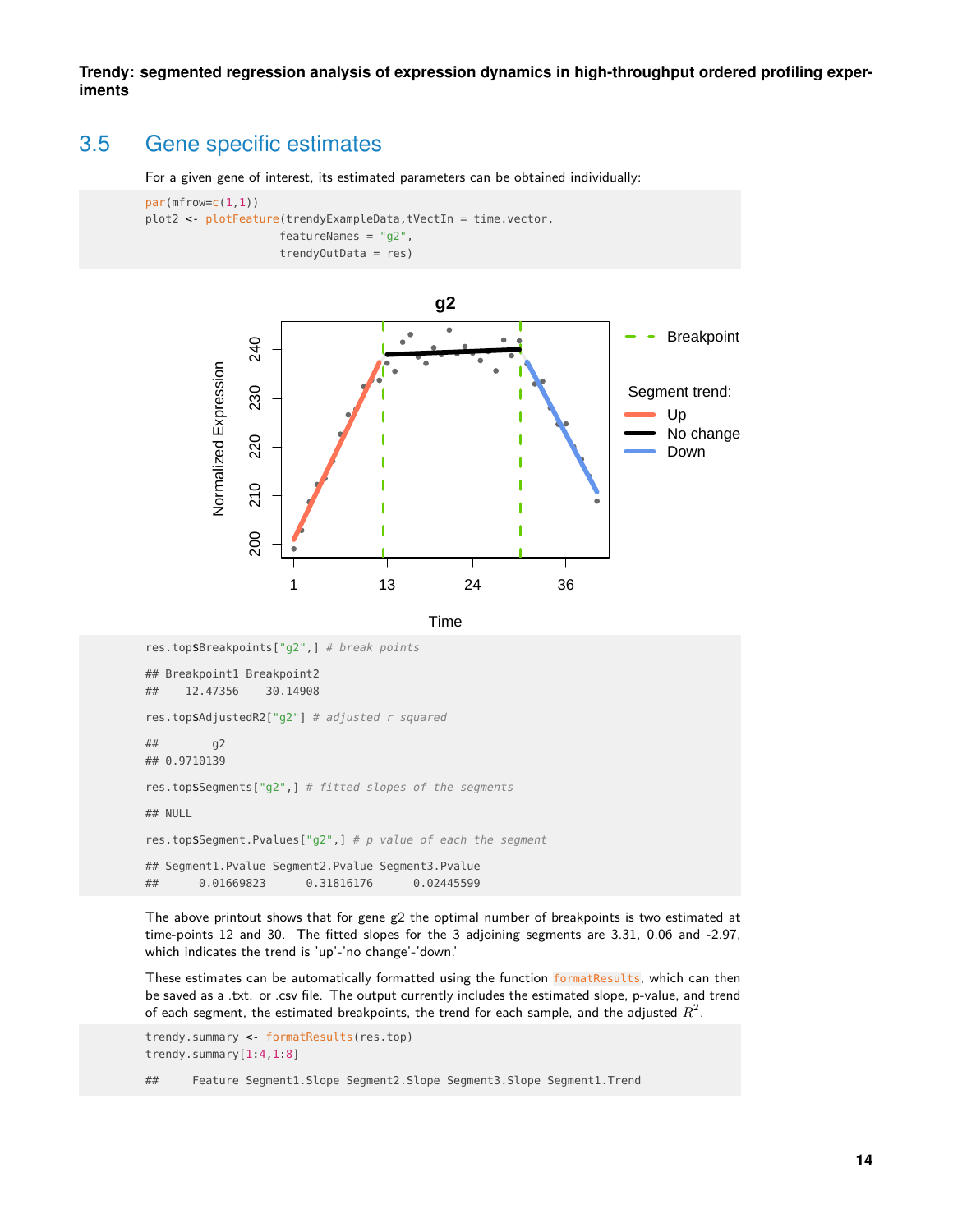| ## q3                                                    |                                                  | q3  | 1.57240    |           | $-2.5483000$ | <b>NA</b> | 1        |
|----------------------------------------------------------|--------------------------------------------------|-----|------------|-----------|--------------|-----------|----------|
| ## $q1$                                                  |                                                  | q1  | $-3.14540$ |           | 0.0015484    | <b>NA</b> | $-1$     |
|                                                          | ## $q28$                                         | g28 | $-0.01424$ |           | 1.5366000    | <b>NA</b> | $\Theta$ |
|                                                          | ## q20                                           | q20 | $-3.38130$ |           | $-0.0824620$ | <b>NA</b> | $-1$     |
| ##                                                       | Segment2. Trend Segment3. Trend Segment1. Pvalue |     |            |           |              |           |          |
| ## q3                                                    |                                                  | - 1 |            | <b>NA</b> | 0.009070596  |           |          |
| ## $q1$                                                  |                                                  |     | 0          | <b>NA</b> | 0.013816451  |           |          |
|                                                          | ## $q28$                                         |     | 1          | <b>NA</b> | 0.438471950  |           |          |
|                                                          | ## $q20$                                         | 0   |            | <b>NA</b> | 0.015765320  |           |          |
| # To save:                                               |                                                  |     |            |           |              |           |          |
| # write.table(trendy.summary, file="trendy_summary.txt") |                                                  |     |            |           |              |           |          |

<span id="page-14-0"></span>The NA indicates that g3 does not have a segment 3 slope since it only has one breakpoint (i.e two segments).

#### 3.6 Breakpoint distribution over the time course

To calculate the number of breakpoints for all genes over the time course:



<span id="page-14-1"></span>The bar plot indicates that a number of genes have breakpoints around times 11 - 13.

### 4 More advanced analysis

#### 4.1 Time course with non-uniform sampling

<span id="page-14-2"></span>If the samples were collected at different time intervals then it is highly suggested to denote the time vector by this scale (instead of a vector of consecutive numbers). To do so, the user may specify the order/times via the tVectIn parameter in the trendy function.

For example, suppose for the simulated data, the first 30 samples were collected every hour and the remaining 10 samples were collected every 5 hours. We may define the time vector as:

```
time.vector < c(1.30, seq(31, 80, 5))names(time.vector) <- colnames(trendyExampleData)
time.vector
## s1 s2 s3 s4 s5 s6 s7 s8 s9 s10 s11 s12 s13 s14 s15 s16 s17 s18 s19
## 1 2 3 4 5 6 7 8 9 10 11 12 13 14 15 16 17 18 19
## s20 s21 s22 s23 s24 s25 s26 s27 s28 s29 s30 s31 s32 s33 s34 s35 s36 s37 s38
## 20 21 22 23 24 25 26 27 28 29 30 31 36 41 46 51 56 61 66
## s39 s40
## 71 76
```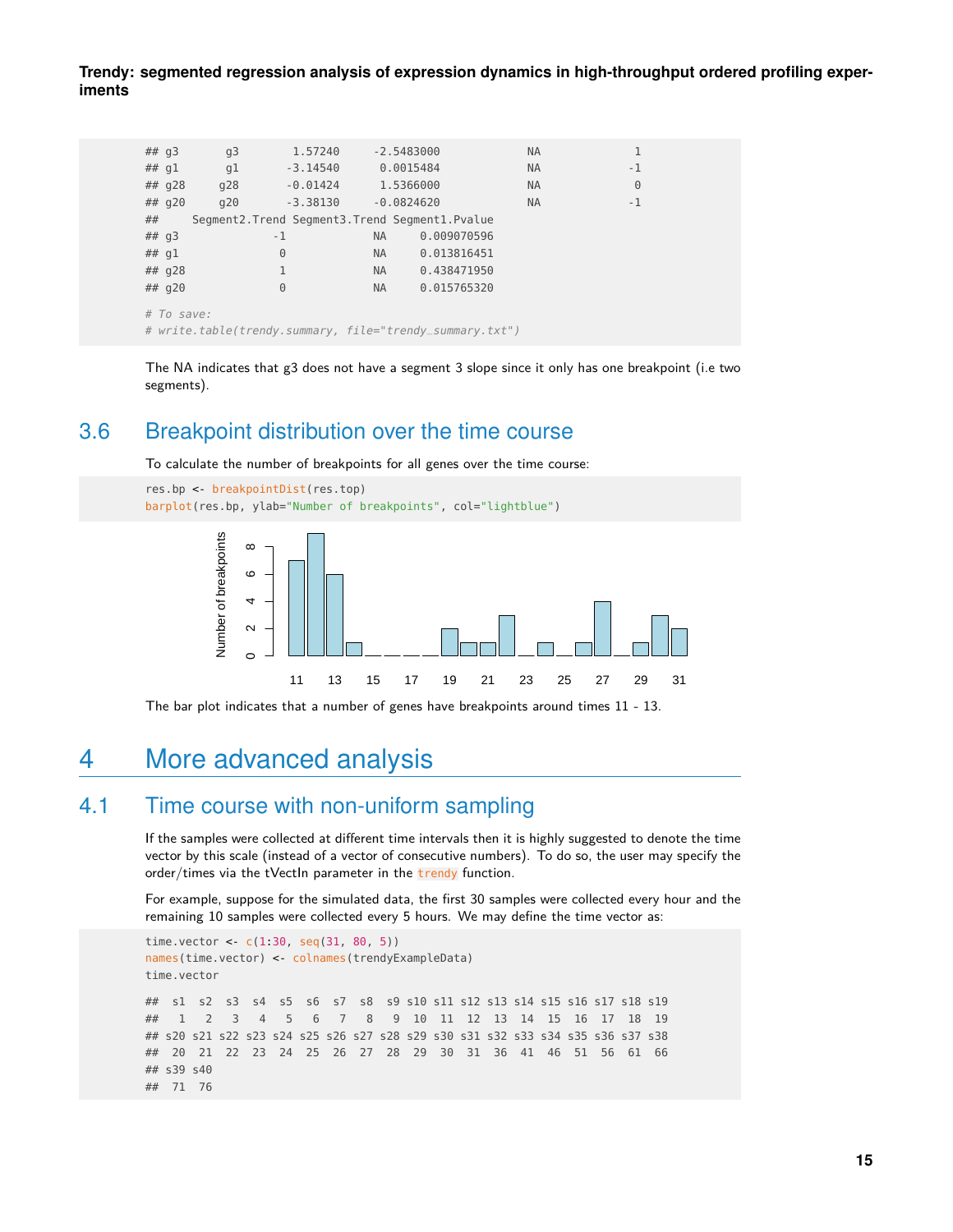To run Trendy using the empirical collecting time instead of sample ID (1-40):







```
## List of 3
## $ firstup : Named num [1:17] 11.1 11.3 11.4 11.4 11.6 ...
## ..- attr(*, "names")= chr [1:17] "g25" "g29" "g16" "g8" ...
## $ firstdown : Named num [1:11] 11.2 11.3 11.4 11.4 11.5 ...
## ..- attr(*, "names")= chr [1:11] "g19" "g21" "g4" "g27" ...
## $ firstnochange: Named num [1:2] 19 19.5
## ..- attr(*, "names")= chr [1:2] "g28" "g5"
```
To plot the first four genes that have up-regulated pattern at the beginning of the time course:

par(mfrow=c(2,2)) plotFeature(trendyExampleData, tVectIn=time.vector, simple = TRUE,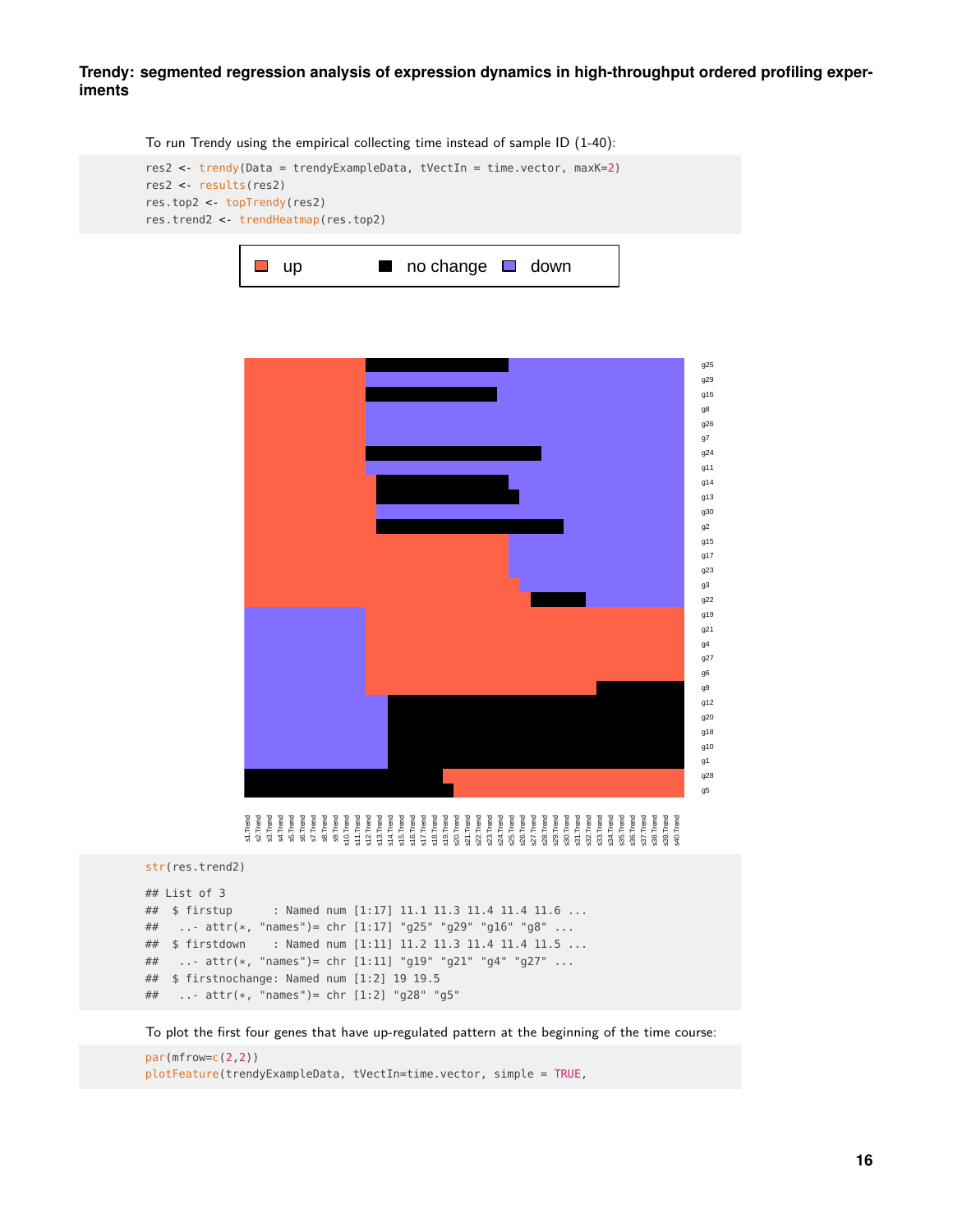

**Trendy: segmented regression analysis of expression dynamics in high-throughput ordered profiling experiments**

#### 4.2 Time-course with replicates available

<span id="page-16-0"></span>Trendy is able to make use of replicated time-points if available. To do so, the user can specify the replicates directly in the the tVectIn parameter in the trendy function.

For example, suppose for the simulated data, 10 time points were observed 4 times each. We may define the time vector as:

```
time.vector <- rep(1:10, each=4)names(time.vector) <- colnames(trendyExampleData)
time.vector
## s1 s2 s3 s4 s5 s6 s7 s8 s9 s10 s11 s12 s13 s14 s15 s16 s17 s18 s19
## 1 1 1 1 2 2 2 2 3 3 3 3 4 4 4 4 5 5 5
## s20 s21 s22 s23 s24 s25 s26 s27 s28 s29 s30 s31 s32 s33 s34 s35 s36 s37 s38
## 5 6 6 6 6 7 7 7 7 8 8 8 8 9 9 9 9 10 10
## s39 s40
## 10 10
```
res3 <- trendy(Data = trendyExampleData, tVectIn = time.vector, maxK=2) res3 <- results(res3)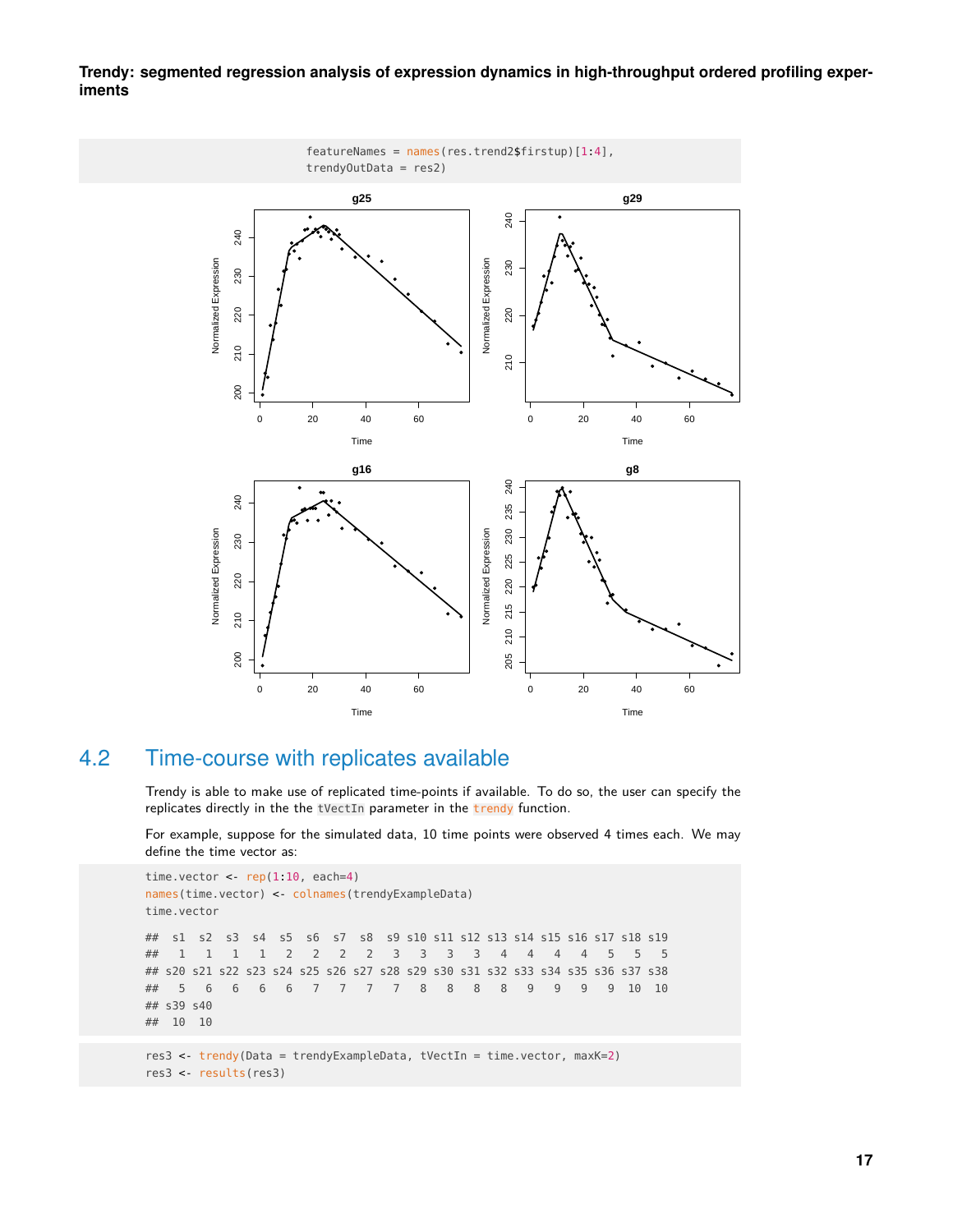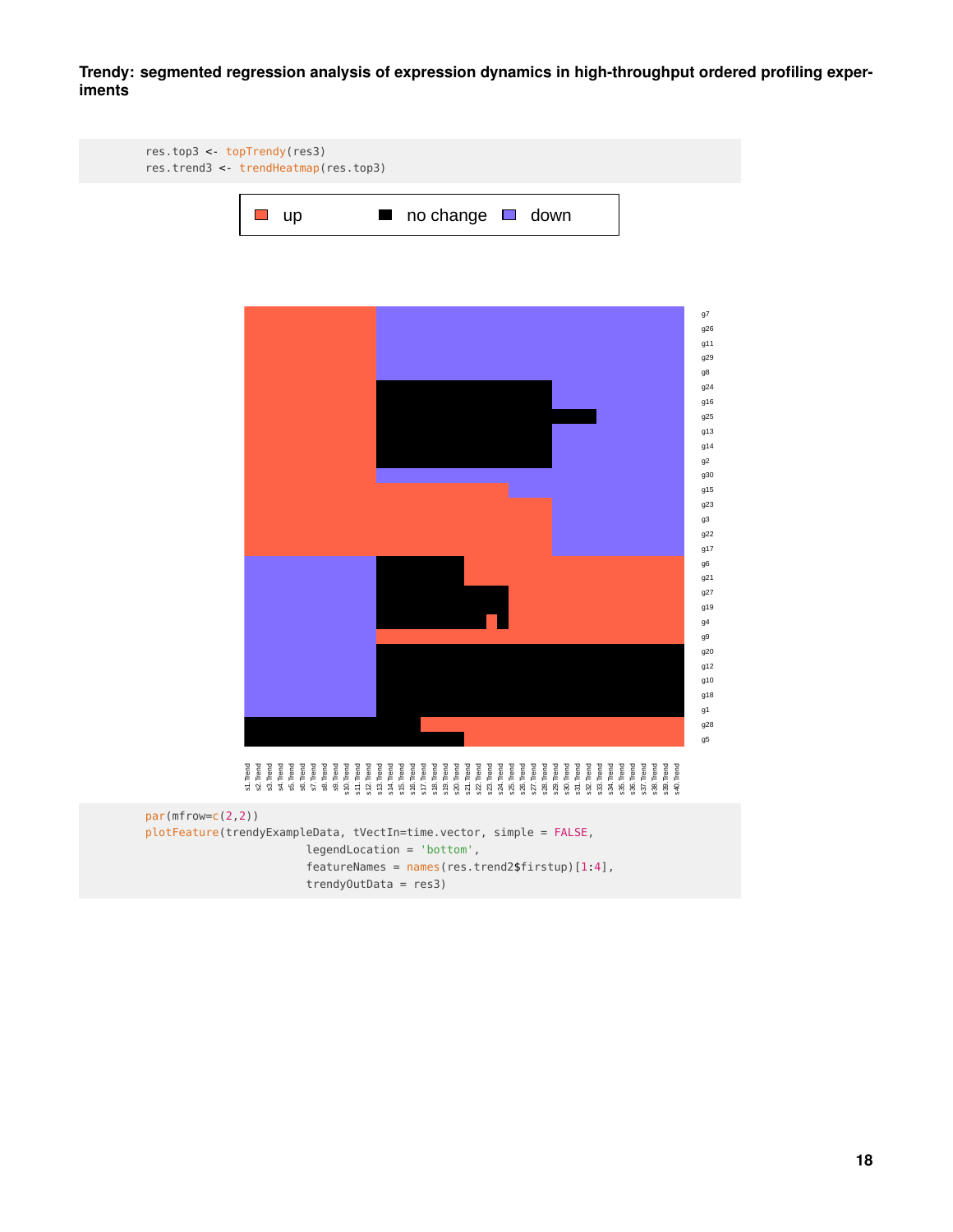**Trendy: segmented regression analysis of expression dynamics in high-throughput ordered profiling experiments**



### 4.3 Extract genes with specific patterns

<span id="page-18-0"></span>Users can search for genes with patterns of interest using the extractPatterns function in the Trendy package.

For example, genes that have a peak along the time-course will have fitted trend somewhere as "up-down":

```
# Genes that peak
pat1 <- extractPattern(res3, Pattern = c("up","down"))
head(pat1)
## Gene BreakPoint1
## 3 g7 3.251844
## 1 g26 3.260395
## 8 g11 3.260469
## 5 g29 3.277852
## 2 g8 3.302773
## 11 g30 3.561528
par(mfrow=c(1,2))
plotPat1 <- plotFeature(trendyExampleData, tVectIn=time.vector,
                    featureNames = pat1$Gene[1:2],trendyOutData = res3)
```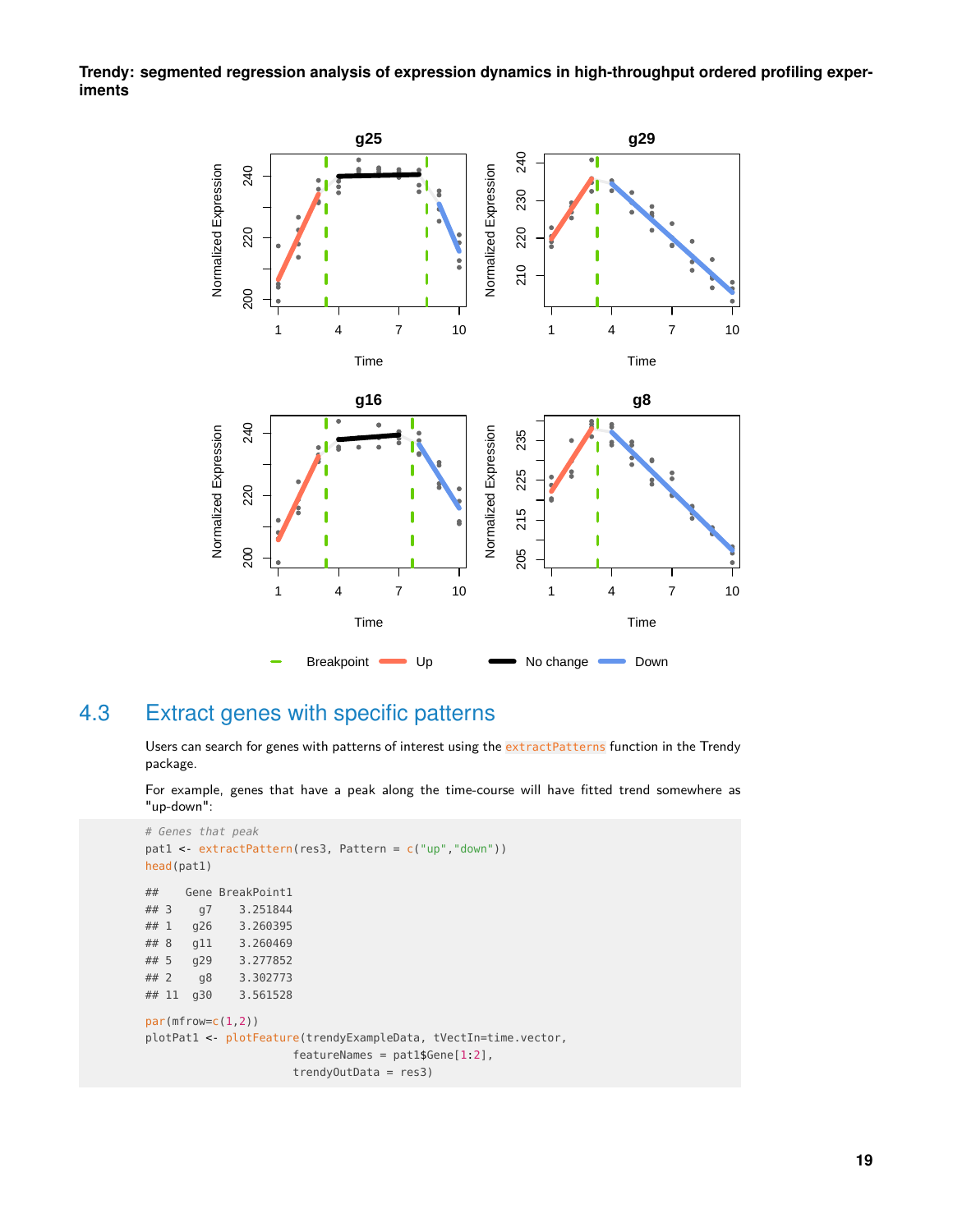

We may only want those where the peak has occured after some time-point. This can be specified using the Delay parameter:

```
# Genes that peak after some time
pat3 <- extractPattern(res3, Pattern = c("up","down"), Delay = 7)
head(pat3)
## Gene BreakPoint1
## 4 g23 7.048326
## 7 g3 7.109899
## 10 g22 7.178011
## 6 g17 7.217284
```
To search for genes that have a 'no change' segment, the extractPattern function accepts both 'no change' and 'same'. For example, here we search for genes that are stable and then go up:

```
# Genes that are constant, none
extractPattern(res2, Pattern = c("no change", "up"))
## Gene BreakPoint1
## 1 g28 19.00000
## 2 g5 19.46826
extractPattern(res2, Pattern = c("same", "up"))
## Gene BreakPoint1
## 1 g28 19.00000
## 2 g5 19.46826
```
### 4.4 Determining threshold for adjusted  $R^2$

<span id="page-19-0"></span>Depending on the type of experiment (RNA-seq, microarray, scRNA-seq, etc.) and level of noise, different thresholds for the adjusted  $R^2$  may be used.

One way to decide an appropriate threshold is to perform a permutation procedure as follows:

```
library(Trendy)
res.r2 <- c()for(i in 1:100) { # permute 100 times at least
 BiocParallel::register(BiocParallel::SerialParam())
  seg.shuffle <- trendy(trendyExampleData[sample(1:nrow(data.norm.scale), 100),], #sample genes each time
                        tVectIn = sample(time.vector), # shuffle the time vector
                        saveObject=FALSE, numTry = 5)
  res <- results(seg.shuffle)
```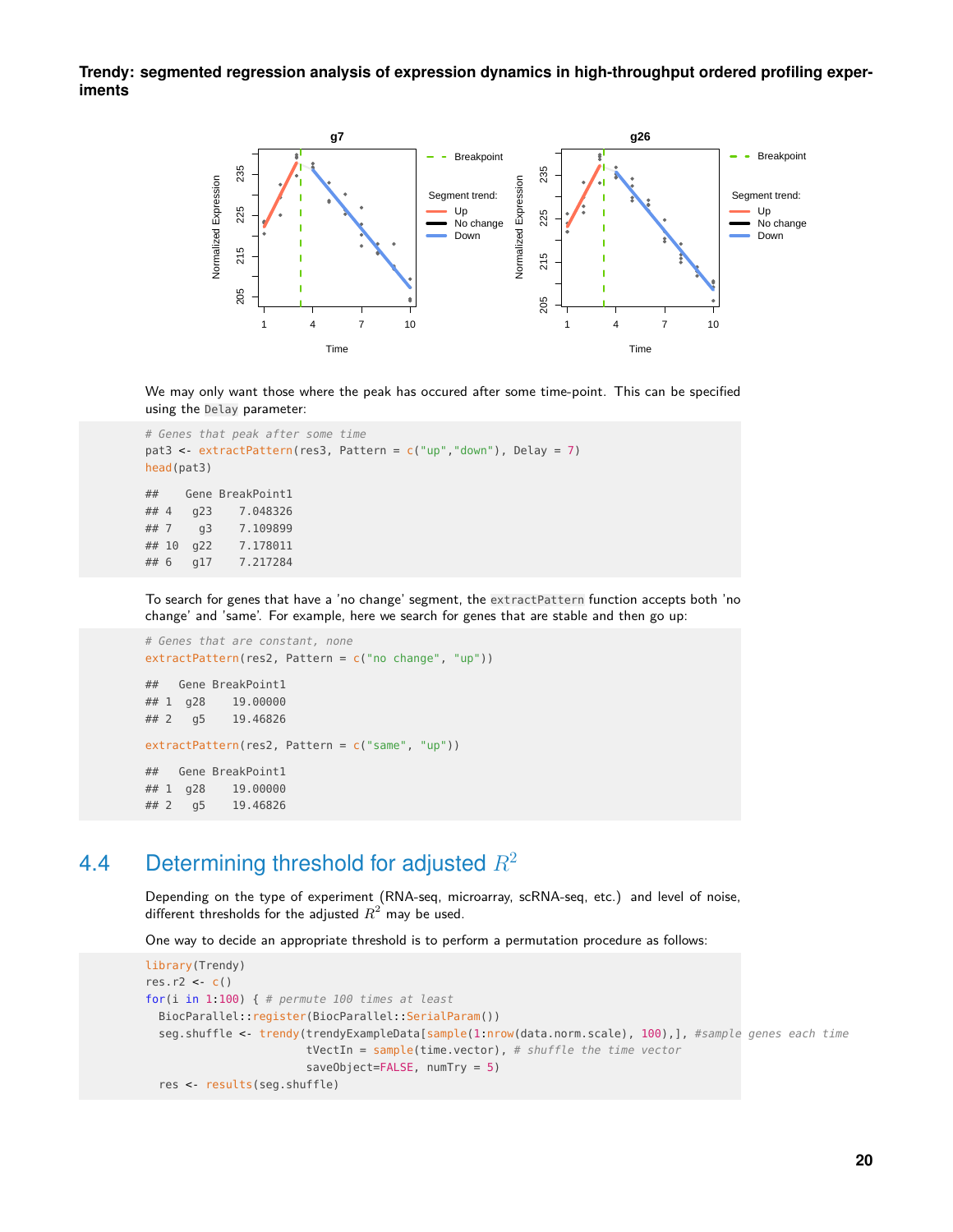```
res.r2 <- c(res.r2, sapply(res, function(x) x$AdjustedR2))
}
# Histogram of all R^2
hist(res.r2, ylim=c(0,1000), xlim=c(0,1), xlab=expression(paste("Adjusted R"^"2")))
# Say you want to use the value such that less than 1% of permutations reach:
sort(res.r2, decreasing=T)[round(.01 * length(res.r2))]
# Say you want to use the value such that less than 5% of permutations reach:
sort(res.r2, decreasing=T)[round(.05 * length(res.r2))]
```
Note: For an experiment with replicates, you should shuffle the replicated timepoints together:

```
time.vector = c(1,1,2,2,10,10,20,20,60,60)
# How to shuffle the replicates -together-
set.seed(12)
shuf.temp=sample(unique(time.vector))
print(shuf.temp)
## [1] 2 60 10 1 20
setshuff=do.call(c,lapply(shuf.temp, function(x) which(!is.na(match(time.vector, x)))))
use.shuff <- time.vector[setshuff]
print(use.shuff)
## [1] 2 2 60 60 10 10 1 1 20 20
## Then in the permutation code you'll do:
for(i in 1:100) { # permute 100 times at least
 BiocParallel::register(BiocParallel::SerialParam())
  shuf.temp=sample(unique(time.vector))
  setshuff=do.call(c,lapply(shuf.temp, function(x) which(!is.na(match(time.vector, x)))))
  use.shuff <- time.vector[setshuff]
 seg.shuffle <- trendy(trendyExampleData[sample(1:nrow(data.norm.scale), 100),], #sample genes each time
                        tVectIn = use.shuff, # shuffle the time vector
                        saveObject=FALSE, numTry = 5)
 res <- results(seg.shuffle)
  res.r2 <- c(res.r2, sapply(res, function(x) x$AdjustedR2))
```
<span id="page-20-0"></span>}

#### 4.5 Further analysis of Trendy expression trends

For each gene, the Trendy segments are assigned a trend as: "up", "down", or "same". These trends can be used to cluster genes having similar dynamics along the time-course. Here I will use a simple hierarchical clustering to demonstrate the clustering but other clustering methods may be used instead.

```
# Get trend matrix:
trendMat <- res.top$Trends
# Cluster genes using hierarchical clustering:
hc.results <- hclust(dist(trendMat))
plot(hc.results) #Decide how many clusters to choose
```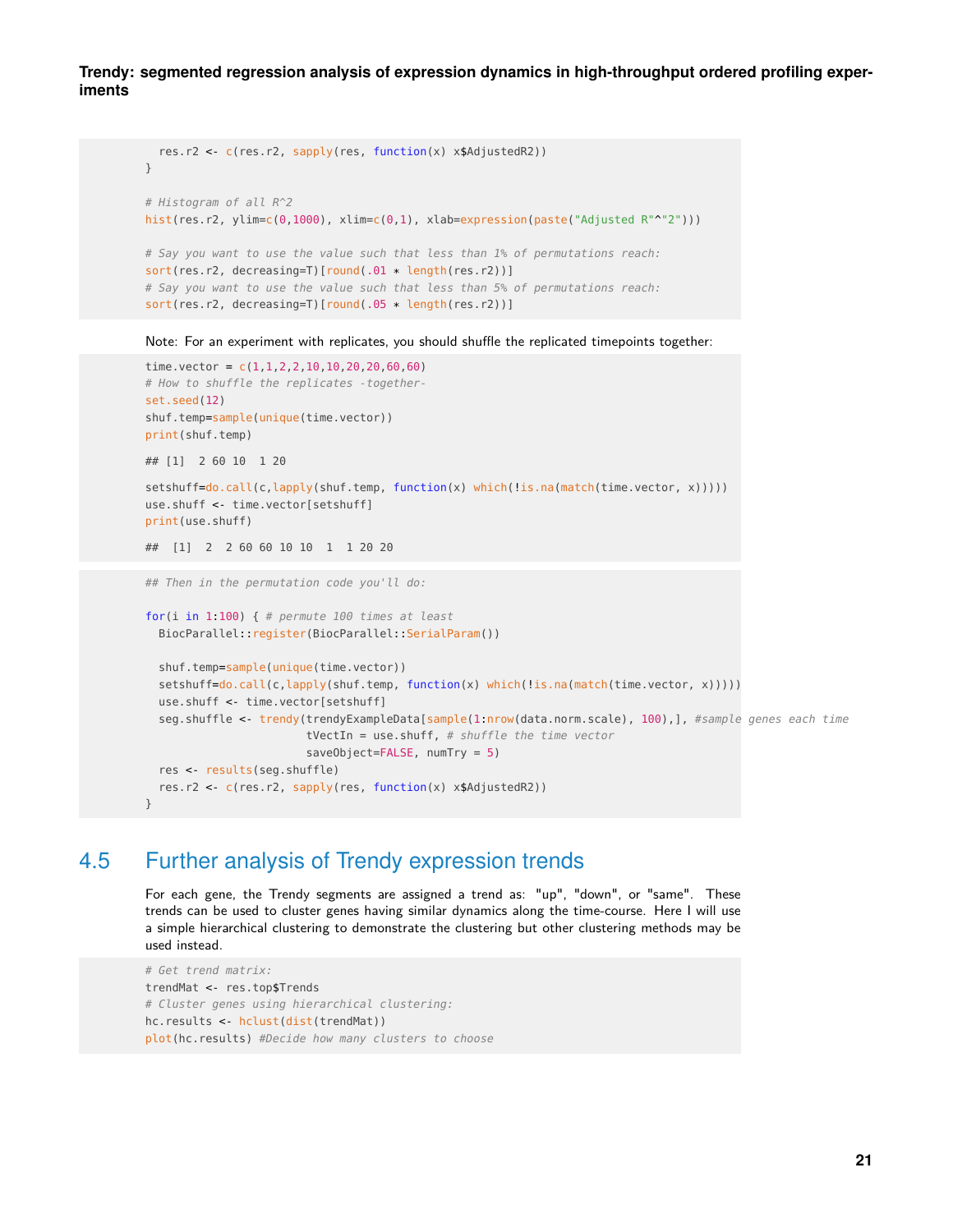

hclust (\*, "complete") dist(trendMat)

```
#Let's say there are 4 main clusters
hc.groups <- cutree(hc. results, k = 4)
```
#### Here are heatmaps of genes in Clusters 1 and 4.

cluster1.genes <- names(which(hc.groups == 1)) res.trend2 <- trendHeatmap(res.top, featureNames = cluster1.genes)



cluster4.genes <- names(which(hc.groups == 4)) res.trend2 <- trendHeatmap(res.top, featureNames = cluster4.genes)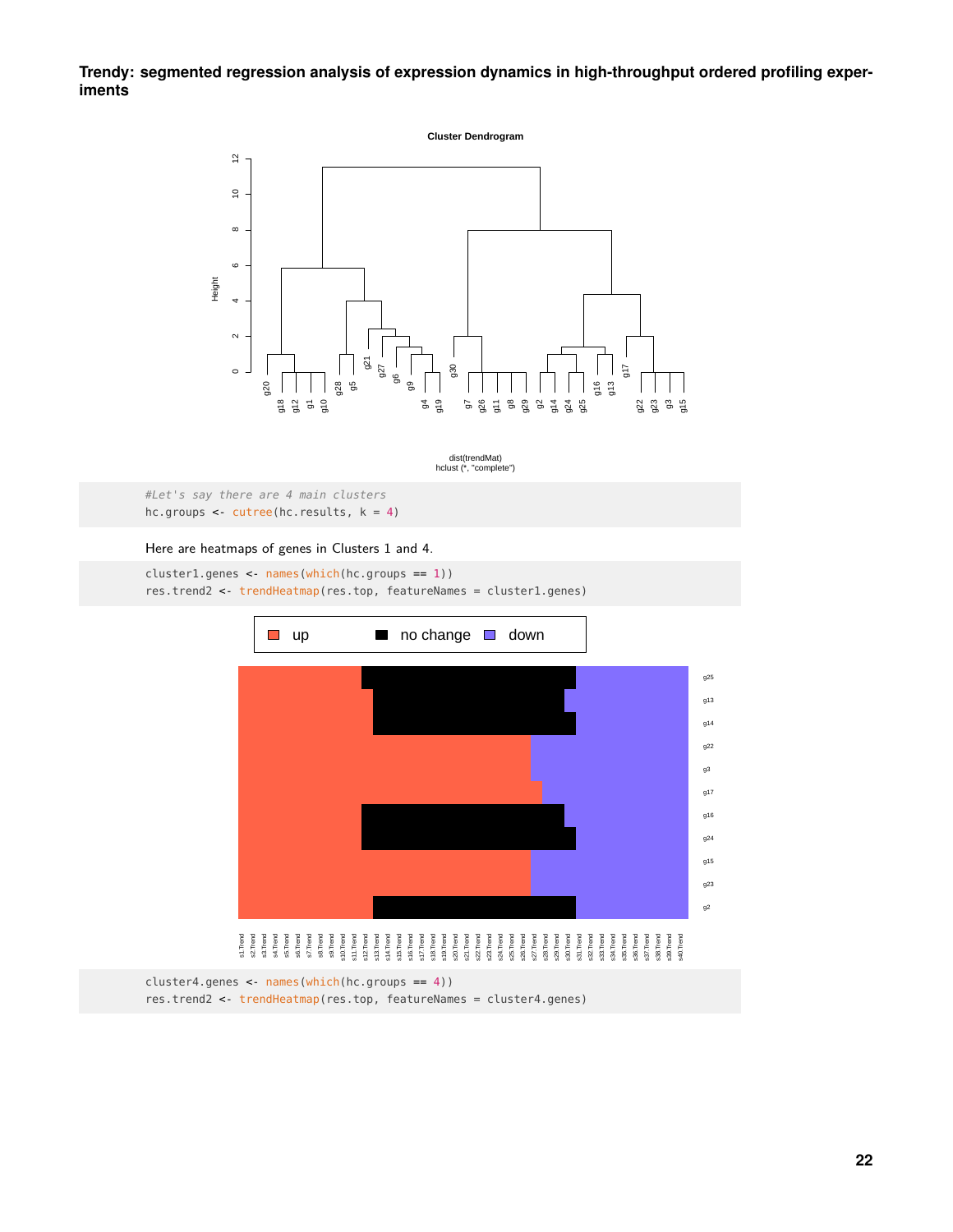

<span id="page-22-0"></span>The genes in each cluster can then be used as input for gene enrichment analysis. Two popular gene set enrichment tools include: enrichr (web-based, http://amp.pharm.mssm.edu/Enrichr/) or GSEA (via MSigDB: http://software.broadinstitute.org/gsea/msigdb/index.jsp).

## 5 Trendy shiny app

The Trendy shiny app requires the .RData object output from the trendy function, which can be obtained by setting saveObject=TRUE and specifying a name via the fileName parameter.

res <- trendy(trendyExampleData, tVectIn = 1:40, maxK=2, saveObject = TRUE, fileName="exampleObject") res <- results(res)

#### Then in R run:

trendyShiny()

Below are screenshots of the Shiny application:

#### **Trendy**

Upload .RData object first, then obtain list of genes according to some pattern or visualize genes one by one.

| Input .Rdata from trendy() run: |                             |  |  |
|---------------------------------|-----------------------------|--|--|
| Browse                          | exampleObject_trendyForShin |  |  |
|                                 | <b>Upload complete</b>      |  |  |
| <b>Upload File</b>              |                             |  |  |
| File is uploaded!               |                             |  |  |

**Figure 1: Upload shiny object**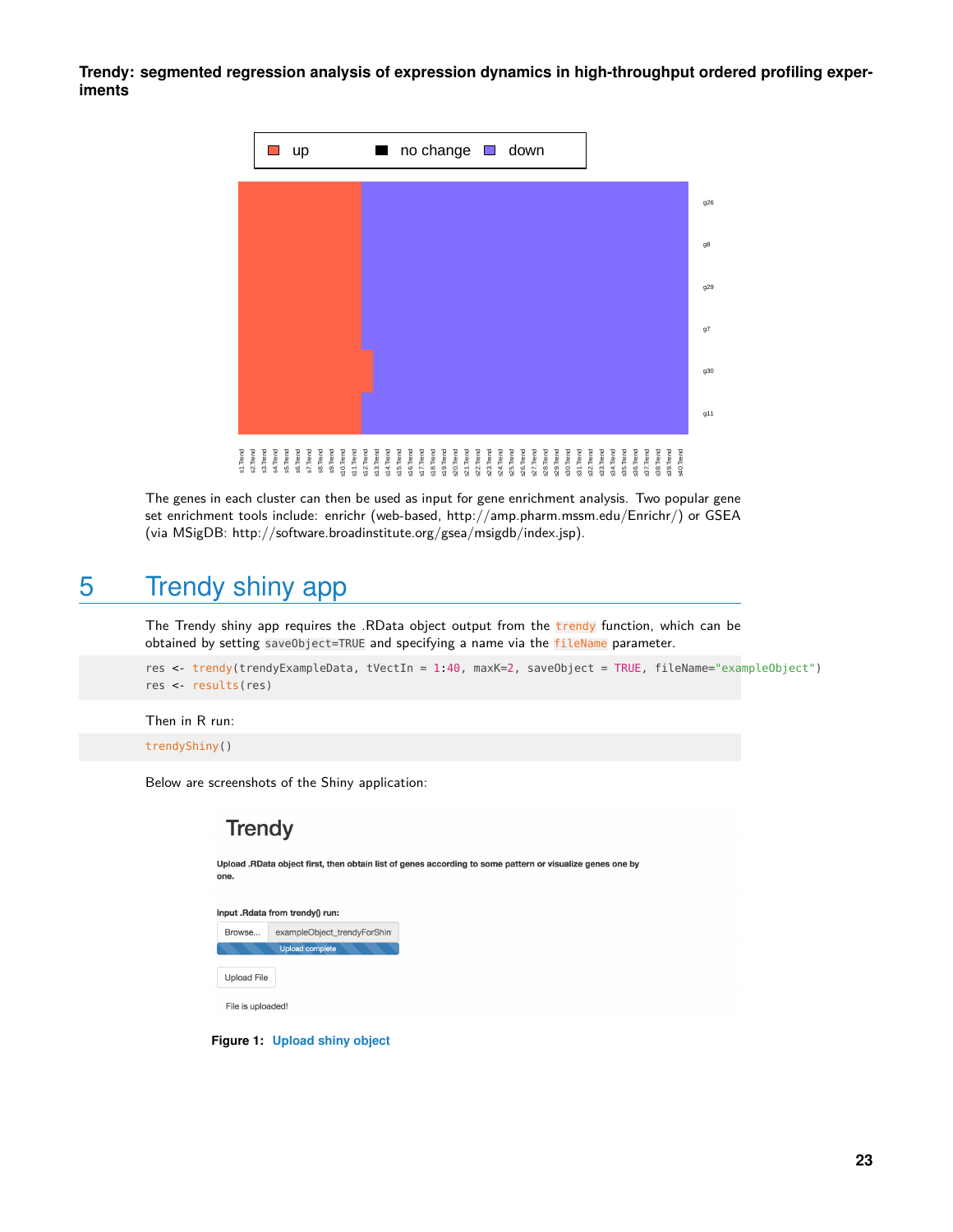| <b>Trendy</b>               |                                            |                                                                                                                |
|-----------------------------|--------------------------------------------|----------------------------------------------------------------------------------------------------------------|
|                             |                                            | Upload .RData object first, then obtain list of genes according to some pattern or visualize genes one by one. |
|                             | Input .Rdata from trendy() run:            |                                                                                                                |
| Browse                      | exampleObject_trendyForSh                  |                                                                                                                |
|                             | <b>Upload complete</b>                     |                                                                                                                |
| <b>Upload File</b>          |                                            |                                                                                                                |
| File is uploaded!           |                                            |                                                                                                                |
| Obtain gene patterns        | <b>Visualize genes</b>                     |                                                                                                                |
|                             | Please select a folder for output:         |                                                                                                                |
| <b>Select Output Folder</b> |                                            |                                                                                                                |
| spaces):                    | Enter pattern (separate by comma, no       |                                                                                                                |
| up,down                     |                                            |                                                                                                                |
| squared greater than:       | Only consider genes with adjusted R        |                                                                                                                |
| .5                          |                                            |                                                                                                                |
| time-point:                 | Only consider genes with pattern after     |                                                                                                                |
| $\mathbf 0$                 |                                            |                                                                                                                |
| <b>O</b> Yes                | Output a plot of patterned genes?          |                                                                                                                |
| $\bigcirc$ No               |                                            |                                                                                                                |
|                             | Output file name (will default to pattern) |                                                                                                                |
|                             |                                            |                                                                                                                |
|                             |                                            |                                                                                                                |
| Submit for processing       |                                            |                                                                                                                |

**Figure 2: Find all genes with a given pattern**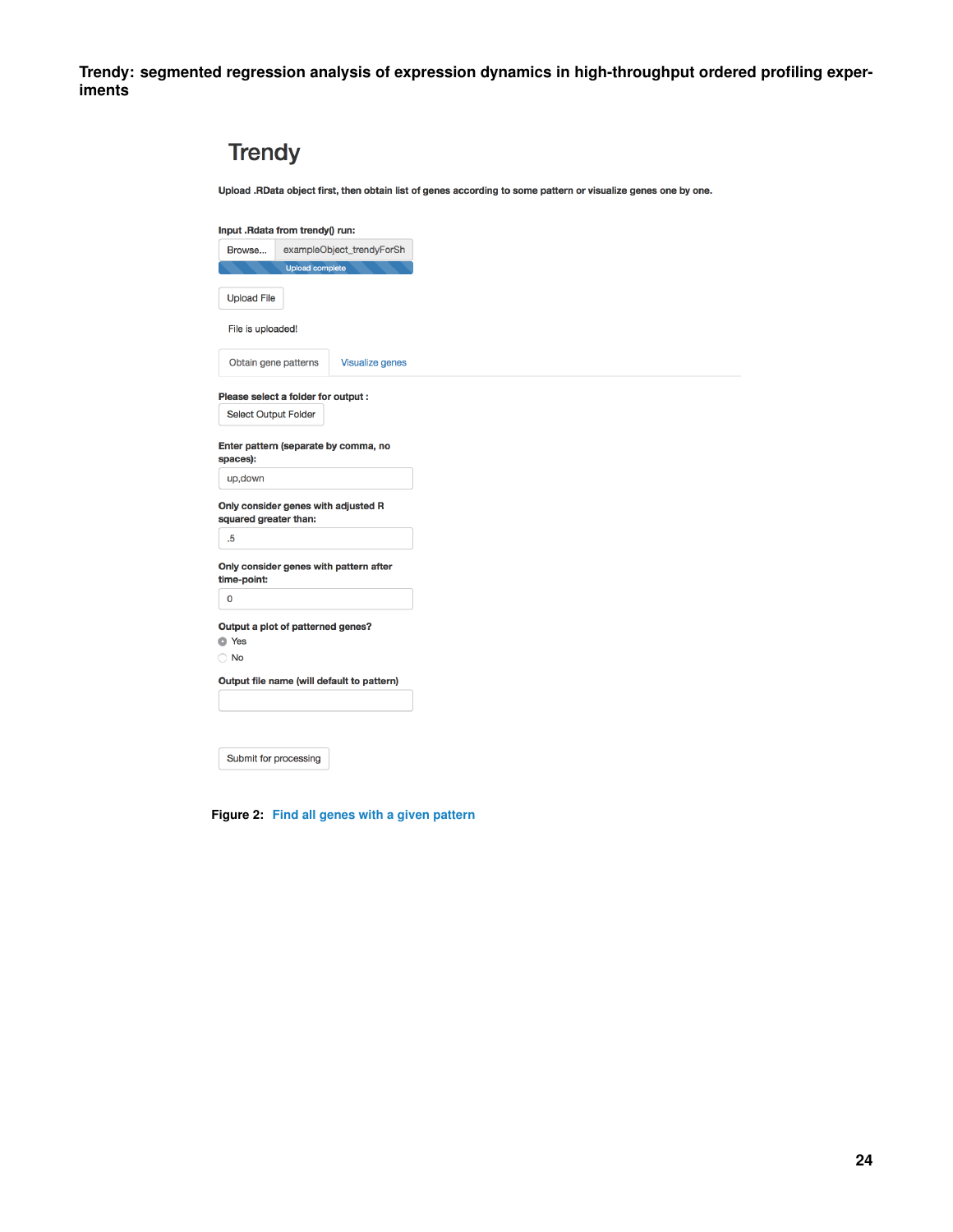

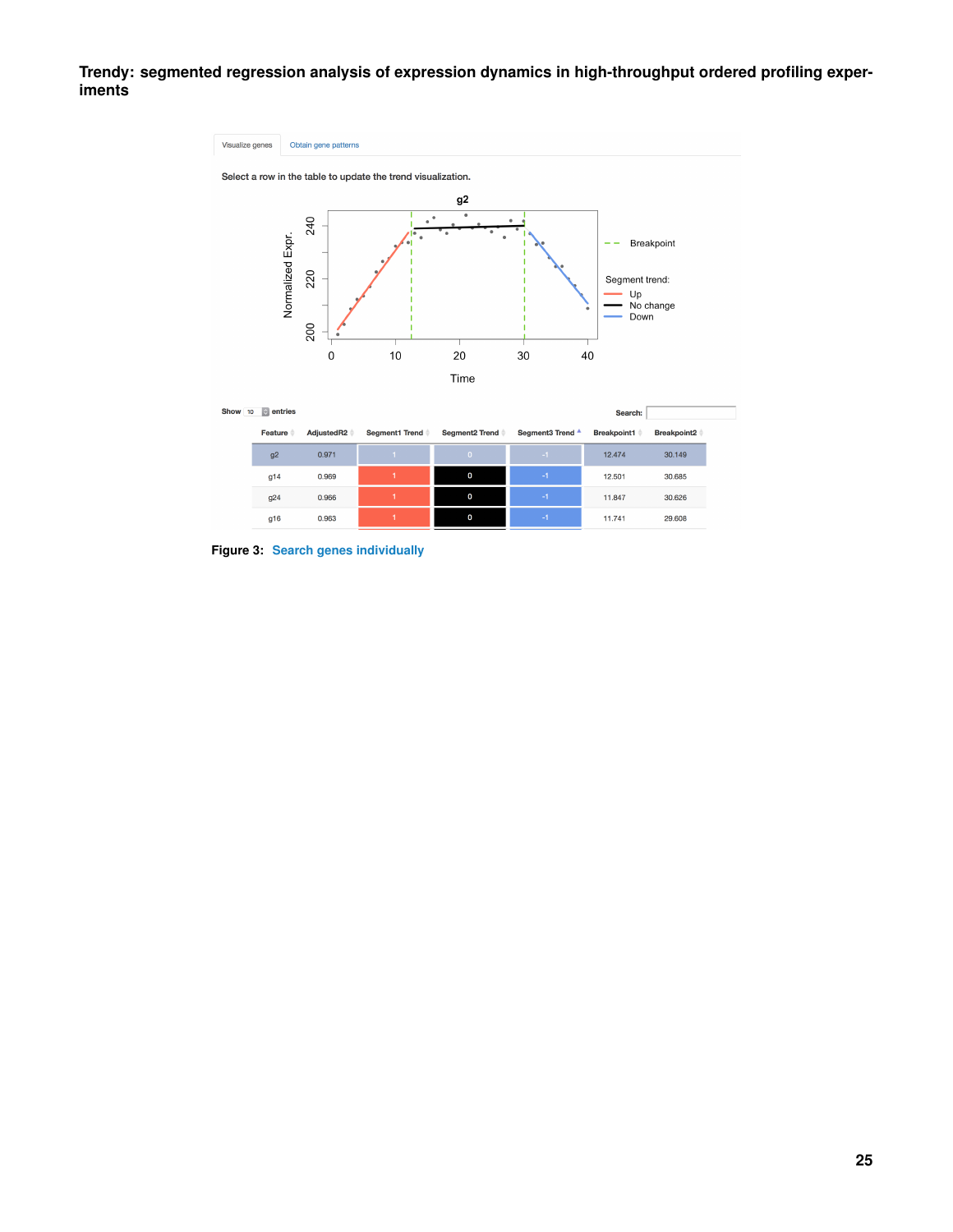### 6 SessionInfo

```
sessionInfo()
```

```
## R version 4.2.0 RC (2022-04-21 r82226)
## Platform: x86_64-pc-linux-gnu (64-bit)
## Running under: Ubuntu 20.04.4 LTS
##
## Matrix products: default
## BLAS: /home/biocbuild/bbs-3.16-bioc/R/lib/libRblas.so
## LAPACK: /home/biocbuild/bbs-3.16-bioc/R/lib/libRlapack.so
##
## locale:
## [1] LC_CTYPE=en_US.UTF-8 LC_NUMERIC=C
## [3] LC_TIME=en_GB LC_COLLATE=C
## [5] LC_MONETARY=en_US.UTF-8 LC_MESSAGES=en_US.UTF-8
## [7] LC_PAPER=en_US.UTF-8 LC_NAME=C
## [9] LC_ADDRESS=C LC_TELEPHONE=C
## [11] LC_MEASUREMENT=en_US.UTF-8 LC_IDENTIFICATION=C
##
## attached base packages:
## [1] stats graphics grDevices utils datasets methods base
##
## other attached packages:
## [1] gplots_3.1.3 Trendy_1.19.0
##
## loaded via a namespace (and not attached):
## [1] Rcpp_1.0.8.3 lattice_0.20-45
## [3] gtools_3.9.2 digest_0.6.29
\frac{4\pi}{4\pi} [5] utf8_1.2.2 mime_0.12<br>\frac{4\pi}{4\pi} [5] utf8_1.2.2
## [7] R6_2.5.1 GenomeInfoDb_1.33.0
## [9] stats4_4.2.0 evaluate_0.1<br>
## [11] highr_0.9 pillar_1.7.0<br>
## [13] zlihbioc 1.43 0
## [11] highr_0.9
## [13] zlibbioc_1.43.0 rlang_1.0.2
## [15] S4Vectors_0.35.0<br>## [17] rmarkdown 2 14
## [17] rmarkdown_2.14 splines_4.2.0
## [19] BiocParallel_1.31.0 stringr_1.4.0
## [21] RCurl_1.98-1.6 shiny_1.7.1
## [23] DelayedArray_0.23.0 compiler_4.2.0
## [25] httpuv_1.6.5 xfun_0.30
## [27] pkgconfig_2.0.3 BiocGenerics_0.43.0
## [29] segmented_1.5-0 htmltools_0.5.2
## [31] SummarizedExperiment_1.27.0 tibble_3.1.6
## [33] GenomeInfoDbData_1.2.8 IRanges_2.31.0
## [35] matrixStats_0.62.0 fansi_1.0.3
## [37] crayon_1.5.1 later_1.3.0
## [39] MASS_7.3-57 bitops_1.0-7
## [41] grid_4.2.0 jsonlite_1.8.0
## [41] grid_4.2.0 <br>
## [43] xtable_1.8-4 lifecycle_1.0.1<br>
## [45] formatR_1.12 magrittr_2.0.3
\# [45] formatR_1.12
## [47] KernSmooth_2.23-20 cli_3.3.0
## [49] stringi_1.7.6 XVector_0.37.0
## [51] fs_1.5.2 promises_1.2.0.1
## [53] ellipsis_0.3.2 shinyFiles_0.9.1
## [55] vctrs_0.4.1 BiocStyle_2.25.0
## [57] tools_4.2.0 Biobase_2.57.0
```